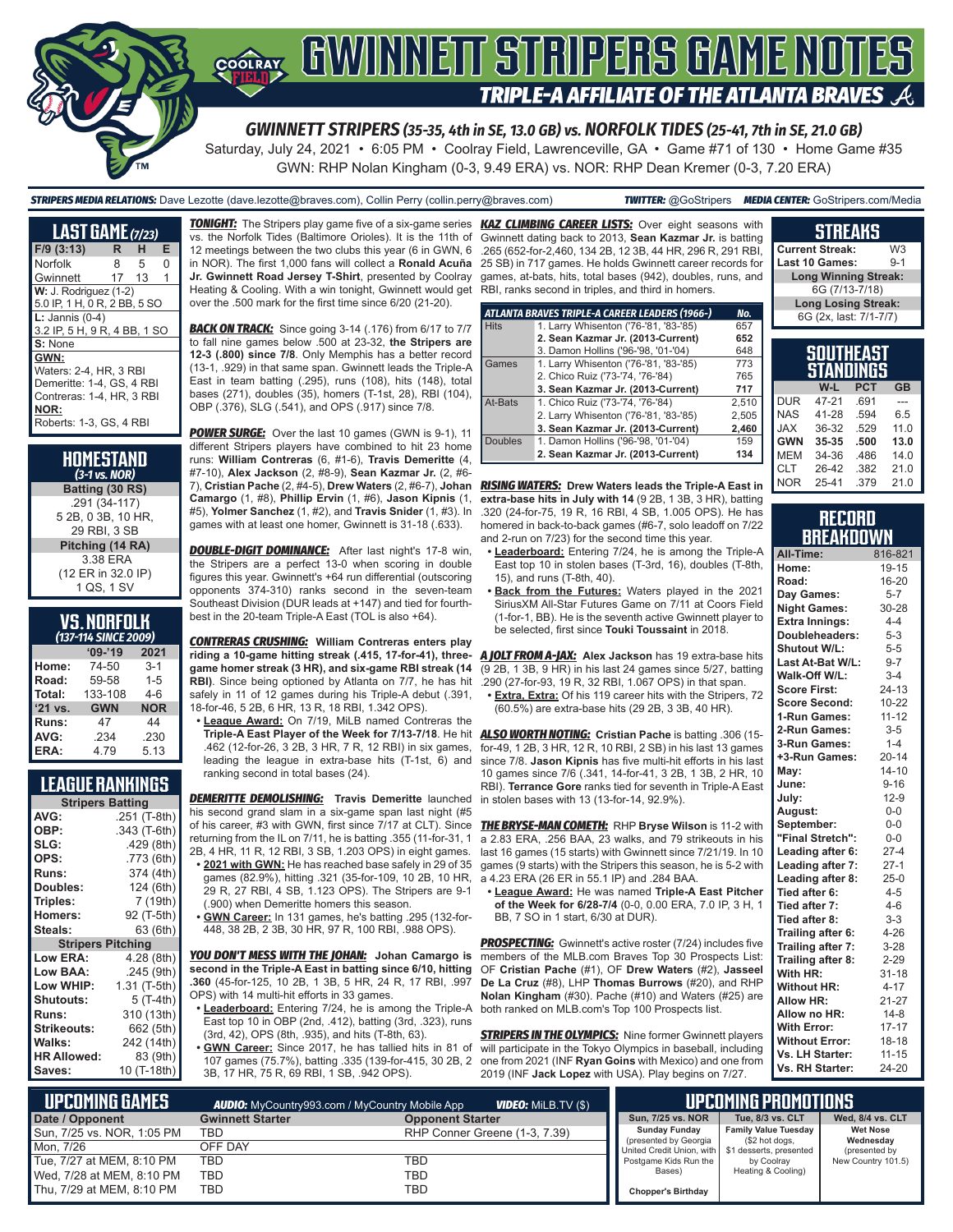

#### *SATURDAY, JULY 24, 2021 VS. NORFOLK*

#### **MANAGER MATT TUIASOSOPO**

**ETC.**

**Matt Tuiasosopo** is in his first season as Gwinnett manager and his third season as a coach in the Atlanta Braves organization in 2021. He was named the seventh manager in team history on 3/30/21. Tuiasosopo is both the youngest manager in team history (turned 35 on 5/10) and the first former Gwinnett player to manage the club (hit .221 with 19 HR, 73 RBI in 178 games from 2016-17).

Tuiasosopo made his managerial debut in 2019 with Class-A Rome, leading the club to a 65-74 record and earning Atlanta's Bobby Cox Award for minor league manager of the year. He was set to return to Rome in 2020, but was reassigned to the Braves Alternate Training Site at Coolray Field once the MiLB season was canceled.

| Tuiasosopo's Managerial Career | Games | W-L     | <b>PCT</b> | <b>Plavoffs</b> |
|--------------------------------|-------|---------|------------|-----------------|
| With Gwinnett (1 Season):      | 70.   | $35-35$ | .500       |                 |
| MiLB Career (2 Seasons):       | 209   | 100-109 | -478       |                 |

*All staff bios available in the 2021 Stripers Media Guide*

|                            | EJECTIONS (2)            |                         |
|----------------------------|--------------------------|-------------------------|
| <b>Player/Coach</b>        | Date/Inning              | <b>Umpire</b>           |
| Ryan Goins                 | 5/25 vs. MEM, 7th Inning | <b>HP Clint Vondrak</b> |
| <b>MGR Matt Tuiasosopo</b> | 6/3 vs. JAX, 8th Inning  | <b>HP Alex Tosi</b>     |

| TEAM DEFENSE (6TH IN TRIPLE-A EAST) |                                                                                                                             |           |                          |            |            |           |           |  |  |  |  |
|-------------------------------------|-----------------------------------------------------------------------------------------------------------------------------|-----------|--------------------------|------------|------------|-----------|-----------|--|--|--|--|
| <b>PCT</b>                          | G                                                                                                                           | TC.       | <b>PO</b>                | A          | Е          | DP        | ТP        |  |  |  |  |
| .983                                | 70                                                                                                                          | 2491      | 1810                     | 638        | 43         | 71        |           |  |  |  |  |
| <b>Catchers</b>                     |                                                                                                                             | <b>SB</b> | $\mathsf{cs}$            | <b>ATT</b> | <b>PCT</b> | <b>PB</b> | W-L       |  |  |  |  |
| Casteel, Ryan                       |                                                                                                                             |           | 0                        |            | .000       |           | $1 - 1$   |  |  |  |  |
| Contreras, William                  |                                                                                                                             | 3         | 0                        | 3          | .000       | 2         | $7-0$     |  |  |  |  |
| Jackson, Alex                       |                                                                                                                             | 10        | 4                        | 14         | .286       |           | $10 - 11$ |  |  |  |  |
| Lucroy, Jonathan                    |                                                                                                                             | 18        | 5                        | 23         | 217        |           | $8 - 15$  |  |  |  |  |
| Martinez, Carlos                    |                                                                                                                             | 3         | 0                        | 3          | .000       |           | $2 - 1$   |  |  |  |  |
| Morales, Jonathan                   |                                                                                                                             | 10        | 3                        | 13         | .231       |           | $7 - 7$   |  |  |  |  |
| Total:                              |                                                                                                                             | 45        | 12                       | 57         | .211       |           | 35-35     |  |  |  |  |
|                                     | <b>Outfield Assists (19):</b><br>Waters (6), Demeritte (4), Ervin (4), Sanchez (2),<br>Almonte (1), Inciarte (1), Pache (1) |           |                          |            |            |           |           |  |  |  |  |
| Pitcher Pickoffs (2):               |                                                                                                                             |           | Y. Lopez (1), Muller (1) |            |            |           |           |  |  |  |  |
|                                     | <b>Catcher Pickoffs (2):</b>                                                                                                |           | Casteel (1), Jackson (1) |            |            |           |           |  |  |  |  |

# **STARTS**

|     | <b>By Batting Order</b>                                                                                                                                       |
|-----|---------------------------------------------------------------------------------------------------------------------------------------------------------------|
| 1:  | Waters (47), Pache (9), Inciarte (6), Arcia (5), Almonte (1), Ervin (1), Sanchez (1)                                                                          |
| 2:  | Kipnis (22), Pache (19), Arcia (12), Goins (7), Waters (3), Almonte (1),                                                                                      |
|     | Camargo (1), Demeritte (1), Ervin (1), Gore (1), Heredia (1) Sanchez (1)                                                                                      |
| 3:  | Arcia (33), Camargo (25), Jackson (3), Kipnis (3), Lucroy (3), Demeritte (2),                                                                                 |
|     | Contreras (1)                                                                                                                                                 |
| 4:  | Camargo (24), Jackson (16), Demeritte (13), Lucroy (5), Kipnis (4), Almonte (3),                                                                              |
|     | Casteel (3), Contreras (1), Kazmar Jr. (1)<br>Lucroy (13), Goins (10), Contreras (9), Almonte (8), Jackson (7), Kazmar Jr. (7),                               |
| 5:  | Kipnis (5), Demeritte (4), Camargo (2), Snider (2), Casteel (1), Ervin (1),                                                                                   |
|     | Sanchez (1)                                                                                                                                                   |
| 6:  | Goins (17), Ervin (8), Casteel (7), Kazmar Jr. (7), Snider (6), Demeritte (5),                                                                                |
|     | Lucroy (5), Almonte (4), Waters (4), Pache (3), Sanchez (3), Jackson (1)                                                                                      |
| 7:  | Ervin (17), Kazmar Jr. (14), Goins (10), Snider (9), Sanchez (7), Pache (5),                                                                                  |
|     | Demeritte (3), Casteel (2), Morales (2), Almonte (1)                                                                                                          |
| 8:  | Sanchez (20), Ervin (10), Kazmar Jr. (9), Morales (9), Snider (6), Goins (5),                                                                                 |
|     | Casteel (4), Gore (4), Brugman (1), Martinez (1), Unroe (1)                                                                                                   |
| 9:  | Starting Pitchers (42), Sanchez (10), Morales (7), Snider (3), Casteel (2),                                                                                   |
|     | Kazmar Jr. (2), Martinez (2), Gore (1), Unroe (1)                                                                                                             |
|     | <b>By Position</b>                                                                                                                                            |
| C:  | Lucroy (23), Jackson (21), Morales (14), Contreras (7), Martinez (3), Casteel (2)                                                                             |
| 1B: | Camargo (32), Casteel (15), Kazmar Jr. (8), Snider (8), Lucroy (2), Morales (2),                                                                              |
|     | Unroe (2), Goins (1)                                                                                                                                          |
| 2B: | Kipnis (26), Goins (19), Sanchez (15), Kazmar Jr. (9), Arcia (1)                                                                                              |
| 3B: | Kazmar Jr. (23), Camargo (17), Sanchez (17), Goins (8), Arcia (3), Morales (2)                                                                                |
| SS: | Arcia (41), Goins (21), Sanchez (7), Camargo (1)                                                                                                              |
| LF: | Waters (18), Ervin (17), Almonte (9), Snider (7), Gore (6), Kipnis (5), Arcia (4),                                                                            |
|     | Demeritte (2), Heredia (1), Sanchez (1)                                                                                                                       |
| CF: | Pache (35), Waters (25), Ervin (5), Inciarte (5)                                                                                                              |
| RF: | Demeritte (24), Ervin (15), Waters (11), Almonte (8), Snider (8), Sanchez (3),                                                                                |
|     | Camargo (1)                                                                                                                                                   |
| DH: | Jackson (6), Contreras (4), Kipnis (3), Snider (3), Casteel (2), Demeritte (2),<br>Almonte (1), Arcia (1), Brugman (1), Camargo (1), Ervin (1), Inciarte (1), |
|     | Lucroy $(1)$ , Pache $(1)$                                                                                                                                    |
|     |                                                                                                                                                               |

|             | VS.2021 OPPONENTS                                                          |          |           |               |         |       |         |  |  |  |  |  |  |
|-------------|----------------------------------------------------------------------------|----------|-----------|---------------|---------|-------|---------|--|--|--|--|--|--|
|             | <b>Total</b><br><b>Road</b><br><b>Total</b><br>Home<br>Home<br><b>Road</b> |          |           |               |         |       |         |  |  |  |  |  |  |
| <b>CHA</b>  | ---                                                                        | $11 - 1$ | $11 - 1$  | COL           |         |       |         |  |  |  |  |  |  |
| DUR         | ---                                                                        | $1 - 5$  | $1 - 5$   | LOU           | $4 - 2$ | ---   | $4 - 2$ |  |  |  |  |  |  |
| <b>JAX</b>  | $1 - 5$                                                                    | ---      | $1 - 5$   | <b>MW DIV</b> | $4 - 2$ | $0-0$ | $4 - 2$ |  |  |  |  |  |  |
| <b>IMEM</b> | $5 - 1$                                                                    | $3 - 3$  | $8 - 4$   |               |         |       |         |  |  |  |  |  |  |
| <b>NAS</b>  | $6-6$                                                                      | $0-6$    | $6 - 12$  |               |         |       |         |  |  |  |  |  |  |
| <b>NOR</b>  | $3 - 1$                                                                    | $1 - 5$  | $4-6$     |               |         |       |         |  |  |  |  |  |  |
| I SE DIV    | $15 - 13$                                                                  | 16-20    | $31 - 33$ |               |         |       |         |  |  |  |  |  |  |

### **LAST AT-BAT WINS** *(9)*

| The Stripers are 9-7 (.563) in games decided in the last at-bat in 2021. |                          |                                         |  |  |  |  |  |  |  |
|--------------------------------------------------------------------------|--------------------------|-----------------------------------------|--|--|--|--|--|--|--|
| Date/Opponent                                                            | <b>Score</b>             | <b>Game-Winning Play</b>                |  |  |  |  |  |  |  |
| 5/4 at Charlotte                                                         | 10-9 (12th)              | Almonte scores on E4 (Reynolds)         |  |  |  |  |  |  |  |
| 5/9 at Charlotte                                                         | 12-9 (10th)              | Camargo RBI single                      |  |  |  |  |  |  |  |
| 5/14 vs. Louisville                                                      | $2-1$ (8th)              | Arcia solo HR                           |  |  |  |  |  |  |  |
| 5/16 vs. Louisville                                                      | 5-4 $(9th)*$             | Arcia walk-off solo HR                  |  |  |  |  |  |  |  |
| 5/25 vs. Memphis                                                         | $2-1$ (9th) <sup>*</sup> | Kazmar walk-off single                  |  |  |  |  |  |  |  |
| 6/9-G2 at Memphis                                                        | $3-1$ (8th)              | Waters RBI single                       |  |  |  |  |  |  |  |
| 6/18 vs. Nashville                                                       | 8-7 (10th)*              | Arcia scores on E4 (Hiura on Lucroy FC) |  |  |  |  |  |  |  |
| 6/30 at Durham                                                           | $2-1$ (9th)              | Pache RBI single                        |  |  |  |  |  |  |  |
| 7/18 at Charlotte                                                        | 13-12 (9th)              | Contreras RBI double                    |  |  |  |  |  |  |  |
|                                                                          |                          |                                         |  |  |  |  |  |  |  |

*\*Denotes "walk-off" win*

*Lucroy, Jonathan* Martinez, Carlos Morales, Jonathan Pache, Cristian Sanchez, Yolmer Snider, Travis Unroe, Riley Waters, Drew

**Pitchers (30) Position (23)**

### **GWINNETT PLAYERS USED** *(53 IN 2021)*

| Almonte, Abraham   |
|--------------------|
| Arcia, Orlando     |
| Brugman, Jaycob    |
| Camargo, Johan     |
| Casteel, Ryan      |
| Contreras, William |
| Demeritte, Travis  |
| Ervin, Phillip     |
| Goins, Ryan        |
| Gore, Terrance     |
| Heredia, Guillermo |
| Inciarte, Ender    |
| Jackson, Alex      |
| Kazmar Jr., Sean   |
| Kipnis, Jason      |
|                    |

*Italics = Player no longer in Braves organization*

#### **BASS-LANTA**

**ATLANTA BRAVES REHAB ASSIGNMENTS** *(6 IN 2021)* **Player Injury (IL Date)** RHP Chris Martin RT Shoulder Inflammation (4/7) 5/5-5/11<br>CF Ender Inciarte Strained I T Hamstring (4/17) 5/6-5/12 OF Ender Inciarte Strained LT Hamstring (4/17) 5/6-5<br>OF Guillermo Heredia RT Hamstring Inflammation (5/1) 5/14 OF Guillermo Heredia RT Hamstring Inflammation (5/1) 5/14<br>C Alex Jackson Strained LT Hamstring (5/2) 5/21-6/9, 6/30-7/20 C Alex Jackson Strained LT Hamstring (5/2) 5/21-6/9,<br>OF Cristian Pache RT Hamstring Inflammation (5/14) 5/29-6/1 OF Cristian Pache RT Hamstring Inflammation (5/14)<br>RHP Touki Toussaint RT Shoulder Strain (3/26) RT Shoulder Strain (3/26) 6/22-7/15 **26 players have played for both Gwinnett and Atlanta in 2021:** OF Abraham Almonte INF/OF Orlando Arcia LHP Jesse Biddle INF Johan Camargo RHP Jesse Chavez C William Contreras LHP Tucker Davidson RHP Carl Edwards Jr. RHP Jay Flaa RHP Shane Greene OF Guillermo Heredia OF Ender Inciarte C Alex Jackson RHP Nate Jones INF Sean Kazmar Jr. C Jonathan Lucroy RHP Chris Martin LHP Kyle Muller (MLB Debut) LHP Sean Newcomb OF Cristian Pache RHP Edgar Santana RHP Ty Tice RHP Touki Toussaint RHP Jacob Webb RHP Bryse Wilson RHP Kyle Wright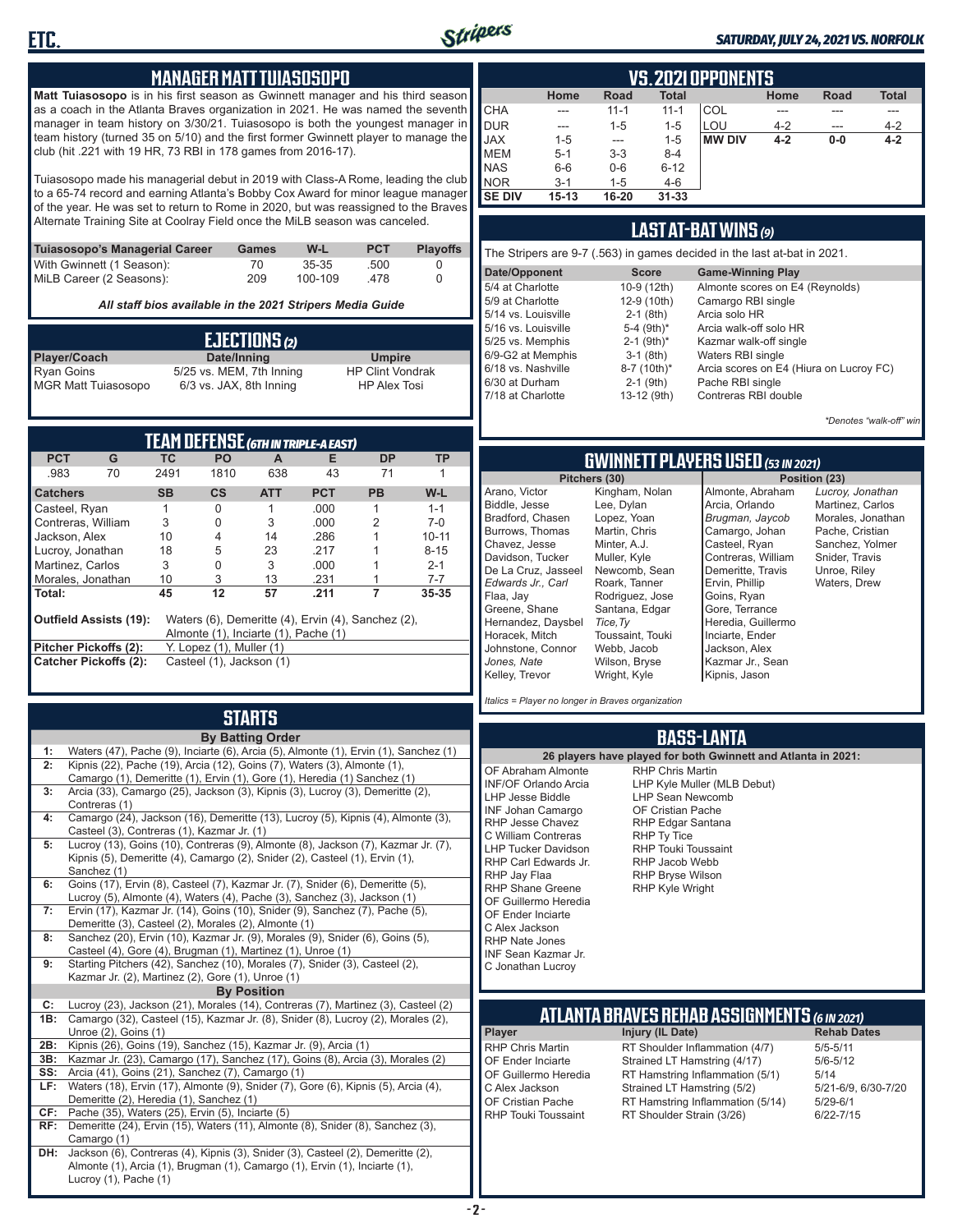## **STARTING PITCHER**



#### *SATURDAY, JULY 24, 2021 VS. NORFOLK*

# **39****NOLAN KINGHam**

**B/T:** R/R **BORN:** 8/18/96 in Las Vegas, NV (Age 24) **HT:** 6-4 **ACQUIRED:** Braves' 12th Round Pick in 2018 June draft out of the University of Texas (Austin, TX). **BIO ON PAGE 66 OF MEDIA GUIDE**

*TONIGHT'S START:* Kingham makes his fourth start with Gwinnett in game five of a six-game series vs. Norfolk ... Is seeking his first career Triple-A win ... It is his 12th start overall this year between Gwinnett and Double-A Mississippi (5-4, 3.61 ERA, 1.23 WHIP, .257 BAA) ... All-time as a starter, is 12-16 with a 3.87 ERA and .261 BAA in 42 starts, including four complete games and three CG shutouts.

*PROSPECTING:* Kingham is ranked Atlanta's No. 30 prospect by MLB.com. Entering 2021, he was ranked by *Baseball America* as having the "Best Control" in the system.

*2021 SEASON:* Opened with Double-A Mississippi and went 5-1 with a 2.29 ERA and .234 BAA in nine starts from 5/6-6/23 ... In his last six starts with the M-Braves, went 4-0 with a 1.15 ERA and .208 BAA ... Did not allow a run over his final 27.0 IP with Mississippi, spanning four starts ... As of 6/28, ranked among Double-A South pitching leaders in innings (1st, 55.0), wins (T-1st, 5), winning percentage (T-2nd, .833), ERA (5th, 2.29), and WHIP (6th, 1.04) ... Named the Double-A South Pitcher of the Month for June (3-0, 0.83 ERA, 0.83 WHIP, .193 BAA in 5 starts) ... Promoted to Gwinnett on 6/29 and made his Triple-A debut that night at Durham (loss, 3.1 IP, 9 H, 6 ER, 2 HR, 2 BB, 2 SO) ... In that 6/29 outing, saw his scoreless streak snapped at 28.0 IP.

*CAREER HIGHLIGHTS:* **2018:** Made his pro debut with Rookie-level Danville (2-0, 4.56 ERA, .297 BAA in 11G, 3 starts) ... **2019:** Combined to go 7-12 with a 3.92 ERA and .260 BAA in 27 starts between Class-A Rome (1-1, 0.56 ERA in 3 starts), Advanced-A Florida (4-8, 4.43 ERA, 3 CG in 18 starts), and Double-A Mississippi (2-3, 3.79 ERA, 1 CG in 6 starts) ... Named Florida State League Pitcher of the Week on 6/2 (2-hit CG SHO on 5/31 vs. Palm Beach) ... **2020:** Was not included in the Braves' 60-man player pool and was not at the Alternate Training Site.

| <b>KINGHAM'S OVERALL STATS</b>                                                                    |                  |         |      |       |    |    |     |      |      |  |  |  |
|---------------------------------------------------------------------------------------------------|------------------|---------|------|-------|----|----|-----|------|------|--|--|--|
| НR<br><b>WHIP</b><br>$W-L$<br>G/GS<br><b>BB</b><br><b>ERA</b><br>SΟ<br><b>BAA</b><br>Year<br>Team |                  |         |      |       |    |    |     |      |      |  |  |  |
| 2021                                                                                              | Mississippi (AA) | $5-1$   | 2.29 | 9/9   |    | 9  | 37  | .234 | 1.04 |  |  |  |
|                                                                                                   | Gwinnett (AAA)   | $0 - 3$ | 9.49 | 3/3   |    | 8  | 10  | .346 | 2.11 |  |  |  |
| MiLB Career:                                                                                      |                  | 14-16   | 3.90 | 50/42 | 20 | 60 | 181 | .263 | 1 24 |  |  |  |
| MLB Career:                                                                                       |                  | $0 - 0$ | $-1$ | 0/0   |    |    | O   | ---  | - -- |  |  |  |

| <b>KINGHAM'S 2021 SPLITS (WITH GWINNETT)</b> |                    |           |                       |  |  |  |  |  |  |  |
|----------------------------------------------|--------------------|-----------|-----------------------|--|--|--|--|--|--|--|
| Home:                                        | 0-2, 7.00 ERA (2G) | Road:     | 0-1, 16.20 ERA (1G)   |  |  |  |  |  |  |  |
| Day:                                         | 0-1, 5.40 ERA (1G) | Night:    | 0-2, 12.27 ERA (2G)   |  |  |  |  |  |  |  |
| Starter:                                     | 0-3, 9.49 ERA (3G) | Reliever: | $0-0, - -$ ERA $(0G)$ |  |  |  |  |  |  |  |
| lVs. LHB:                                    | .407 BAA, 2 HR     | Vs. RHB:  | .280 BAA, 2 HR        |  |  |  |  |  |  |  |

| KINGHAM VS. NORFOLK |                                                                                            |                          |  |                |     |   |  |  |  |  |  |  |
|---------------------|--------------------------------------------------------------------------------------------|--------------------------|--|----------------|-----|---|--|--|--|--|--|--|
|                     | <b>SO</b><br><b>BB</b><br>W-L<br><b>HR</b><br>ER<br><b>ERA</b><br>G GS<br>- H<br><b>TP</b> |                          |  |                |     |   |  |  |  |  |  |  |
| 2021:               | 0-0                                                                                        | $ -$                     |  | $\overline{0}$ | 0.0 | 0 |  |  |  |  |  |  |
| Career:             | $0-0$                                                                                      | <b>Contract Contract</b> |  | $\overline{0}$ | 0.0 | 0 |  |  |  |  |  |  |

| <b>KINGHAM'S HIGHS &amp; LOWS</b> |                            |                                      |  |  |  |  |  |  |  |  |
|-----------------------------------|----------------------------|--------------------------------------|--|--|--|--|--|--|--|--|
|                                   | <b>Season</b>              | Career (MiLB and MLB)                |  |  |  |  |  |  |  |  |
| IP:                               | 8.2 (6/12 at BLX)          | 9.0 (4x, last: 9/1/19, MIS vs. CHAT) |  |  |  |  |  |  |  |  |
| so:                               | 6 (3x, last: 6/23 vs. TNS) | 11 (5/20/19, FLA at TAM)             |  |  |  |  |  |  |  |  |
| IBB:                              | 4 (2x, last: 7/6 vs. NAS)  | 4 (4x, last: 7/6/21, GWN vs. NAS)    |  |  |  |  |  |  |  |  |
| Iн:                               | 9 (6/29 at DUR)            | 10 (4/25/19, FLA at STL)             |  |  |  |  |  |  |  |  |
| ER:                               | 6 (6/29 at DUR)            | 7 (4x, last: 8/21/19, MIS vs. PNS)   |  |  |  |  |  |  |  |  |
| Low-Hit CG:                       | <b>None</b>                | 2 H (5/31/19, FLA vs. PMB)           |  |  |  |  |  |  |  |  |
| Low-R CG:                         | None                       | 0 R (3x, last: 6/18/19, FLA at DBT)  |  |  |  |  |  |  |  |  |

|            |               |               |           |   |        |    |              |          |           |           | <b>KINGHAM'S 2021 STARTS (ALL LEVELS)</b> |           |                                                   |
|------------|---------------|---------------|-----------|---|--------|----|--------------|----------|-----------|-----------|-------------------------------------------|-----------|---------------------------------------------------|
| Team       | Date/Opp.     | <b>Result</b> | <b>IP</b> | н | R      | ER | <b>HR</b>    | BB.      | <b>SO</b> | NP-S      | Opp. Starter                              | Final     | <b>Notes</b>                                      |
| <b>MIS</b> | 5/6 vs. PNS   | L. 0-1        | 4.0       |   |        |    |              |          |           | 81-50     | Jake Eder                                 | L. 1-5    | All ER allowed in 5th, did not record an out.     |
| <b>MIS</b> | 5/12 at BLX   | W. 1-1        | 5.0       | 3 |        |    | 0            |          |           | 80-52     | Noah Zavolas                              | W. 6-3    | Exited with 3-2 lead after 5.0 innings.           |
| <b>MIS</b> | 5/19 vs. CHA  | <b>ND</b>     | 7.0       | 8 | 3      | 3  |              |          |           | 79-54     | Nick Lodolo                               | W. 4-3    | Tossed 6.0 scoreless innings (3 runs in 7th).     |
| <b>MIS</b> | 5/25 vs. MTG  | W. 2-1        | 6.1       |   |        |    | <sup>n</sup> | U        | 'n.       | 83-58     | <b>Tobias Mvers</b>                       | W. 4-3    | Five of seven hits allowed were singles.          |
| <b>MIS</b> | 6/1 at PNS    | <b>ND</b>     | 4.2       | 8 |        |    |              |          |           | $90 - 61$ | <b>Jake Eder</b>                          | $L.3 - 4$ | Faced 22 batters while recording 14 outs.         |
| <b>MIS</b> | 6/6 at PNS    | ND.           | 6.0       | ঽ |        |    |              |          |           | 79-60     | Jake Eder                                 | W. 4-3    | Lone run allowed was a lead-off HR in 1st.        |
| <b>MIS</b> | $6/12$ at BLX | W. 3-1        | 8.2       |   |        | O  |              |          | .h        | 91-68     | Ethan Small                               | W. 3-0    | Was one out shy of fourth career CG shutout.      |
| <b>MIS</b> | 6/18 vs. BIR  | W. 4-1        | 6.0       | 3 | 0      | 0  |              | $\Omega$ | 6         | 82-61     | <b>Emilio Vargas</b>                      | W. 8-4    | Struck out the side in the 2nd inning.            |
| <b>MIS</b> | 6/23 vs. TNS  | W. 5-1        |           | 5 | $\cup$ | 0  |              |          | 6         | 91-67     | Cam Sanders                               | W. 3-0    | Extended scoreless inning streak to 27.0 IP.      |
| <b>GWN</b> | 6/29 at DUR   | L. 0-1        | 3.1       | 9 | 6      | 6  |              |          |           | 82-51     | Joe Rvan                                  | $L.3-8$   | Scoreless streak snapped at 28.0 IP in AAA debut. |
| <b>GWN</b> | 7/6 vs. NAS   | $L.0-2$       | 4.0       | 3 |        |    |              | 4        | 4         | 72-45     | Ethan Small                               | $L.0-8$   | Allowed 3-run HR to Jamie Westbrook in 4-run 3rd. |
| <b>GWN</b> | 7/11 vs. NAS  | $L, 0-3$      | 5.0       | 6 | 3      |    |              |          |           | 77-55     | Aaron Ashby                               | L. 0-7    | Has yet to receive a run of support with GWN.     |
|            |               |               |           |   |        |    |              |          |           |           |                                           |           |                                                   |

| <b>STRIPERS STARTING PITCHERS (11 IN 2021)</b> |           |            |           |    |         |                             |                            |                                                    |  |  |  |
|------------------------------------------------|-----------|------------|-----------|----|---------|-----------------------------|----------------------------|----------------------------------------------------|--|--|--|
| <b>Pitcher</b>                                 | W-L       | <b>ERA</b> | <b>GS</b> | QS |         | <b>Team W-L Run Support</b> | <b>Last Gwinnett Start</b> | <b>Final Line</b>                                  |  |  |  |
| Burrows, Thomas                                | $0 - 0$   | 0.00       |           |    | $1 - 0$ | $0.00$ RPG $(0$ Tot.)       | 7/21-G1 vs. NOR (ND)       | 1.0 IP, 0 H, 1 R, 0 ER, 3 BB, 2 SO (32p/13s)       |  |  |  |
| Davidson, Tucker                               | $2 - 1$   | 0.90       |           |    | $2 - 1$ | 5.33 RPG (16 Tot.)          | 5/23 at NAS (L)            | 6.0 IP, 1 H, 1 R, 1 ER, 1 BB, 9 SO, 1 HR (82p/51s) |  |  |  |
| De La Cruz. Jasseel                            | $0 - 2$   | 5.97       | 11        |    | $6 - 5$ | 2.36 RPG (26 Tot.)          | 7/22 vs. NOR (ND)          | 4.0 IP, 4 H, 0 R, 0 BB, 5 SO, 1 BK (64p/42s)       |  |  |  |
| Johnstone, Connor                              | 1-6       | 7.63       | 10        |    | $3 - 7$ | 2.00 RPG (20 Tot.)          | 6/23-G2 at NOR (L)         | 2.2 IP, 7 H, 5 R, 5 ER, 1 BB, 2 SO, 2 HR (49p/34s) |  |  |  |
| Kingham, Nolan                                 | $0 - 3$   | 9.49       |           |    | $0 - 3$ | $0.00$ RPG $(0)$ Tot.)      | 7/11 vs. NAS (L)           | 5.0 IP, 6 H, 3 R, 3 ER, 2 BB, 4 SO, 1 HR (77p/55s) |  |  |  |
| Muller, Kyle                                   | $2 - 2$   | 3.92       | 9         |    | $7-2$   | 4.22 RPG (38 Tot.)          | 7/14 at CLT (ND)           | 4.0 IP, 1 H, 0 R, 2 BB, 4 SO, 1 WP (71p/44s)       |  |  |  |
| Roark, Tanner                                  | $0-0$     | 0.00       |           |    | 1-0     | 3.00 RPG (3 Tot.)           | 7/17 at CLT (ND)           | 2.0 IP. 0 H. 0 R. 2 BB. 3 SO. 1 HBP (32p/19s)      |  |  |  |
| Rodriguez, Jose                                | 1-2       | 7.61       |           |    | $3 - 4$ | 3.29 RPG (23 Tot.)          | 7/23 vs. NOR (W)           | 5.0 IP, 1 H, 0 R, 2 BB, 5 SO, 1 HBP (78p/50s)      |  |  |  |
| Toussaint, Touki                               | $2 - 1$   | 4.32       | 4         |    | $2 - 2$ | 3.50 RPG (14 Tot.)          | 7/13 at CLT (W)            | 6.0 IP, 3 H, 2 R, 2 ER, 3 BB, 7 SO, 1 HR (89p/54s) |  |  |  |
| Wilson, Bryse                                  | $4 - 2$   | 4.47       | 9         | з  | $6 - 3$ | 3.00 RPG (27 Tot.)          | 7/7 vs. NAS (ND)           | 5.0 IP, 8 H, 5 R, 5 ER, 2 BB, 2 SO, 2 HR (81p/50s) |  |  |  |
| Wright, Kyle                                   | $2 - 4$   | 4.18       | 12        | 3  | $4 - 8$ | 1.92 RPG (23 Tot.)          | 7/21-G1 vs. NOR (L)        | 6.0 IP, 4 H, 2 R, 2 ER, 3 BB, 5 SO, 1 HR (95p/57s) |  |  |  |
| Total:                                         | $14 - 23$ | 5.02       | 70        | 13 | 35-35   | 2.71 RPG (190 Tot.)         |                            |                                                    |  |  |  |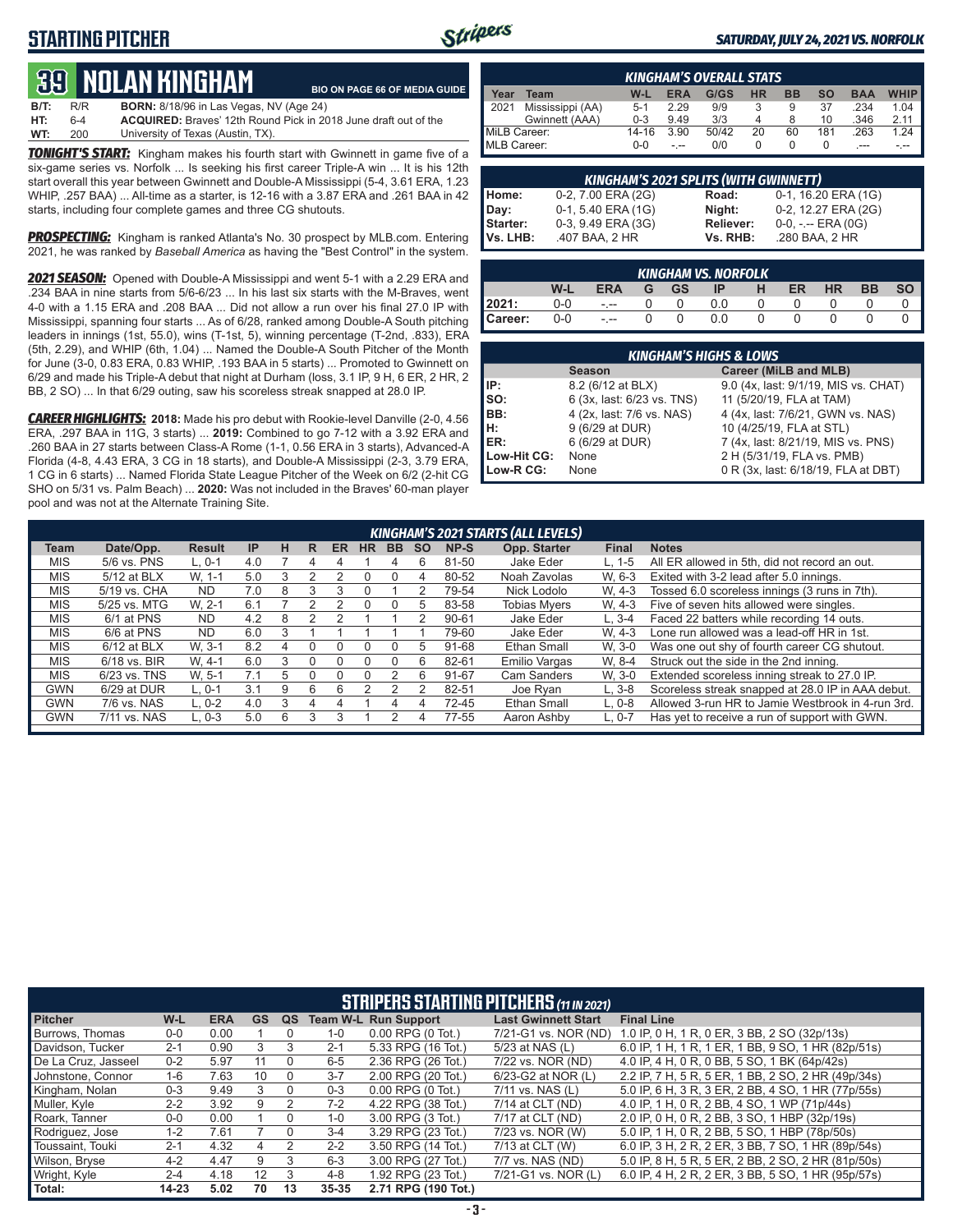### **BULLPEN**



#### *SATURDAY, JULY 24, 2021 VS. NORFOLK*

|                                                                        | <b>STRIPERS PITCHING BREAKDOWN</b>                                                       |      |       |       |     |    |     |     |      |  |  |  |  |
|------------------------------------------------------------------------|------------------------------------------------------------------------------------------|------|-------|-------|-----|----|-----|-----|------|--|--|--|--|
|                                                                        | <b>BAA</b><br>W-L<br><b>BB</b><br><b>HR</b><br><b>SO</b><br><b>ERA</b><br>ER.<br>IP<br>R |      |       |       |     |    |     |     |      |  |  |  |  |
| Starters:                                                              | $14 - 23$                                                                                | 5.02 | 296.0 | - 174 | 165 | 46 | 126 | 307 | .260 |  |  |  |  |
| Relievers:                                                             | $21 - 12$                                                                                | 3.57 | 307.1 | 136   | 122 | 37 | 116 | 355 | .227 |  |  |  |  |
| Total:                                                                 | 35-35                                                                                    | 4.28 | 603.1 | 310   | 287 | 83 | 242 | 662 | .243 |  |  |  |  |
| L<br>Saves/Opp: 10/21 (47.6%)<br>IR/Scored: 53/21 (39.6%)<br>Holds: 24 |                                                                                          |      |       |       |     |    |     |     |      |  |  |  |  |

| <b>PITCHING BY MONTH</b> |           |            |       |     |     |           |           |           |            |  |
|--------------------------|-----------|------------|-------|-----|-----|-----------|-----------|-----------|------------|--|
|                          | W-L       | <b>ERA</b> | IP    | R   | ER  | <b>HR</b> | <b>BB</b> | <b>SO</b> | <b>BAA</b> |  |
| May:                     | $14 - 10$ | 3.50       | 211.0 | 90  | 82  | 28        | 65        | 240       | 222        |  |
| June:                    | $9 - 16$  | 4.55       | 213.2 | 115 | 108 | 26        | 94        | 223       | 263        |  |
| July:                    | $12-9$    | 4.89       | 178.2 | 105 | 97  | 29        | 83        | 199       | .246       |  |
| August:                  |           |            |       |     |     |           |           |           |            |  |
| September:               |           |            |       |     |     |           |           |           |            |  |

| RELIEF SUMMARY (CURRENT STRIPERS ONLY, GWINNETT STATS ONLY) |         |            |    |           |               |        |              |                    |                                                     |                         |  |
|-------------------------------------------------------------|---------|------------|----|-----------|---------------|--------|--------------|--------------------|-----------------------------------------------------|-------------------------|--|
| <b>Pitcher</b>                                              | W-L     | <b>ERA</b> | G  | <b>GF</b> | <b>HLD</b>    | SV/OPP | <b>IR/RS</b> | <b>Last Outing</b> | <b>Last Final Line</b>                              | <b>Scoreless Streak</b> |  |
| Arano. Victor                                               | $0 - 1$ | 4.08       | 17 | 6         | 3             | 1/3    | 2/0          | 7/15 at CLT        | 1.0 IP, 0 H, 0 R, 0 BB, 2 SO (14p/9s)               | 1G (1.0 IP)             |  |
| Biddle, Jesse (L)                                           | $0 - 1$ | 2.45       | 15 | 2         |               | 0/1    | 7/3          | 7/22 vs. NOR       | 1.0 IP, 1 H, 1 R, 1 ER, 1 BB, 2 SO, 1 WP (31p/19s)  | $-1G$                   |  |
| Bradford, Chasen                                            | $3-0$   | 3.78       | 22 | 3         | 5             | 0/1    | 2/2          | 7/23 vs. NOR       | 2.0 IP, 1 H, 1 R, 0 ER, 0 BB, 4 SO, 1 WP (31p/22s)  | $-3G$                   |  |
| Burrows, Thomas (L)                                         | $2 - 0$ | 3.08       | 19 |           | 3             | 0/0    | 15/6         | 7/17 at CLT        | 1.2 IP, 1 H, 1 R, 1 ER, 2 BB, 3 SO (31p/18s)        | $-1G$                   |  |
| De La Cruz, Jasseel                                         | $1 - 0$ | .93        |    |           |               | 0/0    | 0/0          | 7/10 vs. NAS       | 3.0 IP, 0 H, 0 R, 3 BB, 3 SO (49p/28s)              | 2G (4.0 IP)             |  |
| Flaa, Jay                                                   | $0 - 1$ | 6.61       | 16 | 5         | $\mathcal{P}$ | 1/1    | 2/0          | 7/23 vs. NOR       | 0.1 IP, 2 H, 5 R, 5 ER, 2 BB, 0 SO, 1 HBP (26p/12s) | -2G                     |  |
| Horacek, Mitch (L)                                          | $1 - 2$ | 5.54       |    |           |               | 0/0    | 3/3          | 7/23 vs. NOR       | 1.2 IP, 1 H, 2 R, 2 ER, 1 BB, 1 SO, 1 HR (29p/16s)  | $-1G$                   |  |
| Johnstone, Connor                                           | $1 - 0$ | .35        |    |           |               | 0/0    | 5/3          | 7/21 vs. NOR       | 2.0 IP, 1 H, 1 R, 1 ER, 0 BB, 1 SO (32p/21s)        | $-1G$                   |  |
| Kelley, Trevor                                              | $0 - 2$ | 2.18       | 18 |           | 3             | 0/1    | 4/1          | 7/21 vs. NOR       | 1.0 IP, 1 H, 0 R, 0 BB, 2 SO (18p/12s)              | 4G (4.0 IP)             |  |
| Lee, Dylan (L)                                              | $3-0$   | 2.25       | 19 |           | 2             | 0/1    | 3/0          | 7/21 vs. NOR       | Win, 2.0 IP, 2 H, 0 R, 0 BB, 1 SO (31p/18s)         | 2G (3.0 IP)             |  |
| Lopez, Yoan                                                 | $3-2$   | 4.30       | 15 |           |               | 0/1    | 2/2          | 7/22 vs. NOR       | 1.0 IP, 1 H, 0 R, 0 BB, 0 SO (10p/7s)               | 2G (2.0 IP)             |  |
| Minter, A.J. (L)                                            | $0 - 0$ | 0.00       |    |           |               | 1/1    | 0/0          | 7/21 vs. NOR       | Save, 1.0 IP, 0 H, 0 R, 1 BB, 1 SO (20p/11s)        | 1G (1.0 IP)             |  |
| Roark, Tanner                                               | $2 - 1$ | 3.16       | 13 |           |               | 1/2    | 0/0          | 7/22 vs. NOR       | Win, 2.0 IP, 1 H, 0 R, 0 BB, 2 SO (23p/16s)         | 1G (2.0 IP)             |  |
| Rodriguez, Jose                                             | $0 - 0$ | 3.60       |    |           |               | 0/0    | 0/0          | 5/26 vs. MEM       | 1.0 IP, 2 H, 1 R, 1 ER, 0 BB, 1 SO, 1 HR (13p/10s)  | $-2G$                   |  |
| Webb, Jacob                                                 | $0 - 1$ | 3.14       | 14 | 13        |               | 3/3    | 0/0          | 7/22 vs. NOR       | 1.0 IP, 0 H, 0 R, 1 BB, 2 SO (23p/14s)              | 2G (2.0 IP)             |  |

| <b>SCORELESS INNINGS STREAKS (10-PLUS INNINGS)</b> |           |                    |                       |  |  |  |  |  |  |
|----------------------------------------------------|-----------|--------------------|-----------------------|--|--|--|--|--|--|
| <b>Pitcher</b>                                     | Length    | <b>Dates</b>       | <b>Stats</b>          |  |  |  |  |  |  |
| Bradford, C.                                       | 16.0 IP   | 5/7-6/13 (10G)     | 1-0, 6 H, 3 BB, 12 SO |  |  |  |  |  |  |
| Wright, K                                          | $12.0$ IP | $5/25 - 6/5$ (3GS) | 1-0, 11 H, 3 BB, 8 SO |  |  |  |  |  |  |
| Roark, T.                                          | $11.0$ IP | $6/4 - 6/20$ (5G)  | 1-0, 8 H, 4 BB, 11 SO |  |  |  |  |  |  |

## **54 VICTOR ARANO** *- RHP - 26 YRS - COSAMALOAPAN, MEXICO*

- **• 2021 with GWN: 5/14 vs. LOU:** Earned GWN's first save of 2021 (1.0 IP, 1 H). **• 2021 with ATL:** Recalled on 5/8, but did not pitch ... Optioned on 5/10 ... DFA'd and outrighted to Gwinnett on 6/6.
- **• Spring Training:** 0-1, 34.71 ERA, .538 BAA, 1 SV in 3G with Atlanta.
- **• 2020:** Was a member of Philadelphia's 60-man player pool, but spent the entire year at the Alternate Site in Lehigh Valley ... DFA'd by the Phillies on 1/18.
- **• 2019:** Limited to just 6G with Triple-A Lehigh Valley (2-0, 0.00 ERA in 3G) and Philadelphia (1-0, 3.86 ERA in 3G) ... Was on injured list from 4/20-end of season (right elbow inflammation).
- **• Acquired:** Claimed off waivers from Philadelphia (1/22/21) ... Originally signed by the Los Angeles Dodgers as a non-drafted free agent (4/4/13).
- **• MLB Career:** 3-2, 2.65 ERA, .224 BAA, 3 SV in 73G with Philadelphia (2017-19).

### **48 JESSE BIDDLE** *- LHP - 29 YRS - PHILADELPHIA, PA*

- **• 2021 with GWN: 5/22-6/13:** Posted a 1.50 ERA (1 ER in 6.0 IP) over 6G ... **6/23- 7/17:** Had a 0.00 ERA (0 ER in 5.1 IP) and .211 BAA (4 H, 3 BB, 12 SO) over 6G. **• 2021 with ATL:** Had his contract selected on 4/17, pitched in 8G with the Braves
- (0-0, 8.44 ERA, 10 ER in 10.2 IP) ... DFA'd on 5/17, outrighted to Gwinnett on 5/19. **• Spring Training:** 0-0, 3.00 ERA, .257 BAA, 2 SV in 9G with Cincinnati ... Released
- on 3/26 after re-signing as MiLB FA on 12/11/20. **• 2020:** Opened the year at Cincinnati's Alternate Training Site ... Contract selected on 8/25 (0-0, 0.00 ERA, 0 ER in 0.2 IP in 1G) ... Placed on 10-day injured list on
- 8/29 (left shoulder impingement) and missed the remainder of the year. **• Acquired:** MiLB FA (4/2/21) ... Originally Philadelphia's 1st-round pick (27th
- overall) in 2010 out of Germantown Friends High School (Philadelphia, PA). **• MLB Career:** 6-2, 5.07 ERA, .261 BAA, 1 SV in 99G with ATL (2018-19, 2021), SEA (2019), TEX (2019), CIN (2020).

## **28 CHASEN BRADFORD** *- RHP - 31 YRS - LAS VEGAS, NV*

- **• 2021 with GWN:** All 3 of his wins have been 2.0-IP outings: 5/15 vs. LOU (1 H, 0 R, 2 SO), 6/16 vs. NAS (3 H, 1 ER, 3 SO), and 6/24 at NOR (0 H, 0 R, 1 BB, 3 SO) ... **5/7-6/13:** Posted team-best 16.0-IP scoreless streak over 10G (6 H, 3 BB, 12 SO).
- **• 2020:** Re-signed by Seattle to an MiLB deal on 1/15, but was not included on the Mariners' 60-man player pool ... Did not play.
- **• 2019:** Split time between Seattle (0-0, 4.86 ERA, 1 SV in 12G) and Triple-A Tacoma (0-0, 6.75 ERA, 1 SV in 5G).
- **• Acquired:** MiLB FA (3/15/21) ... Originally the New York Mets' 35th round pick in 2011 out of the University of Central Florida.
- **• MLB Career:** 7-0, 3.89 ERA, .253 BAA, 1 SV in 86G with NYM, SEA (2017-19).

|                | <b>PITCHER AWARDS &amp; HONORS</b>  |                         |
|----------------|-------------------------------------|-------------------------|
| <b>Pitcher</b> | <b>Award/Date</b>                   | <b>Stats</b>            |
| Wilson, B.     | AAA East Pitcher of Week (6/28-7/4) | 0-0, 7.0 IP, 0 ER, 7 SO |

### **49 THOMAS BURROWS** *- LHP - 26 YRS - FLORENCE, AL*

- **• 2021 with GWN: 5/26 vs. MEM:** Earned his first win (1.0 IP, 0 H, 0 R, 2 SO) ... **6/20-7/2:** Struck out 12 over 7.0 scoreless IP (3 H, 1 BB) in 5G ... **7/15 at CLT:** Improved to 2-0 (1.0 IP, 0 H, 0 R, 0 BB, 1 SO) in 11-10 win ... **7/21-G2 vs. NOR:** Made the first start of his pro career (ND, 1.0 IP, 0 H, 1 R, 0 ER, 3 BB, 2 SO).
- **• MLB.com Prospect Rankings:** #20 (Braves Top 30).
- **• Spring Training:** 0-1, 6.75 ERA, .222 BAA, 0 SV in 4G with Atlanta.
- **• 2020:** Was an NRI to Spring Training, but not included on 60-man player pool.
- **• 2019:** Went 2-4 with a 4.42 ERA, .221 BAA, and 7 saves (7-for-9) in 43G between Double-A Mississippi and Gwinnett ... Stranded 16 of 17 inherited runners with the Stripers (94.1%) ... Won Atlanta's Bill Lucas Award for community service.
- **• Acquired:** Via trade with Seattle (1/11/17) ... Originally the Mariners' 4th-round pick in 2016 out of the University of Alabama.

## **45 JAY FLAA** *- RHP - 29 YRS - BISMARCK, ND*

- **• 2021 with GWN: 5/13-6/24:** Did not allow an ER over his first 10G (1 R in 11.0 IP, 7 H, 9 BB, 15 SO, .171 BAA) ... **7/18 at CLT:** Earned his first save with Gwinnett, tossing 1.0 IP (1 H, 1 ER, 0 BB, 2 SO) in a come-from-behind 13-12 victory.
- **• 2021 with ATL:** From 5/23-5/30, went 0-0 with a 27.00 ERA (4 ER in 1.1 IP) in 1G Outrighted to Gwinnett on 7/13.
- **• 2021 with BAL:** Selected by Baltimore on 4/26 and made his MLB debut on 4/27 vs. the NY Yankees (1.1 IP, 2 BB, 1 SO, struck out Aaron Judge) ... Optioned on 4/28, appeared in 1G with Triple-A Norfolk (0-0, 16.20) ... DFA'd on 5/8.
- **• Spring Training:** 0-0, 3.38 ERA, .200 BAA, 0 SV in 3G with Baltimore.
- **• 2020:** Was not on Baltimore's 60-man player pool, did not play.
- **• 2019:** Went 2-5 with a 4.69 ERA, .256 BAA, and 5 SV in 40G (3 starts) between Double-A Bowie and Norfolk (2-3, 5.24 ERA, 4 SV in 29G during Triple-A debut).
- **• Acquired:** Claimed off waivers from Baltimore (5/11/21) ... Originally the Orioles' 6th-round pick in 2015 out of North Dakota State University (Fargo, ND).
- **• MLB Career:** 0-0, 13.50 ERA, .300 BAA in 2G with Baltimore, Atlanta (2021).

### **59 MITCH HORACEK** *- LHP - 29 YRS - LITTLETON, CO*

- **• 2021 Season:** Opened the year with Gwinnett, going 1-2 with a 4.76 ERA and .250 BAA in 10G ... Was on the Development List from 5/25-5/30 and 6/2-6/15 ... Transferred to Advanced-A Rome on 7/9 and went 1-0 with a 2.25 ERA and .167 BAA in 4G ... Rejoined the Stripers on 7/20.
- **• Spring Training:** Did not pitch in Atlanta's MLB camp.
- **• 2020:** Signed with Minnesota, but was not on the Twins' 60-man player pool.
- **• 2019:** Pitched for both Double-A Hartford (4-0, 2.48 ERA in 34G) and Triple-A
- Albuquerque (1-1, 18.75 ERA in 12G) in the Colorado Rockies organization. **• Acquired:** MiLB FA (3/25/21) ... Originally Baltimore's 9th-round pick in 2013 out of Dartmouth College (Hanover, NH).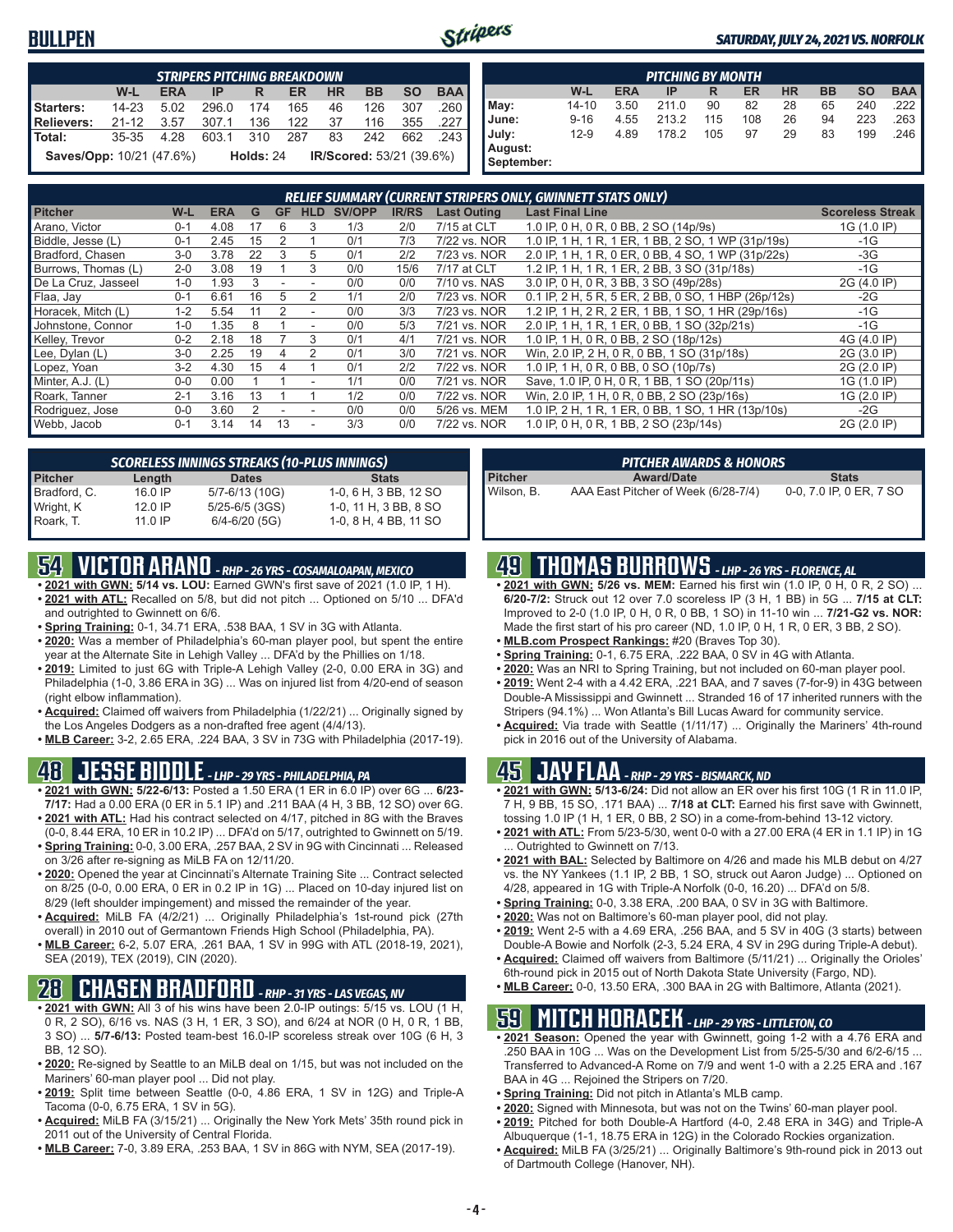## **51 CONNOR JOHNSTONE** *- RHP - 26 YRS - SAN DIEGO, CA*

- **• 2021 with GWN: Is 1-0 with a 1.35 ERA and .093 BAA in 8G in relief (1-6, 7.63 ERA, .320 BAA in 10 starts)** ... **5/4-5/8:** Threw 8.0 scoreless IP over his first 2 outings, including a 5.0-inning spot start (win, 1 H, 0 BB, 5 SO) on 5/8 at CLT.
- **• Spring Training:** 0-1, 4.76 ERA, .273 BAA, 1 SV in 6G with Atlanta.
- **• 2020:** Was an NRI to Braves Spring Training, but not on 60-man player pool. **• 2019:** With Double-A Mississippi and Gwinnett, went 7-4 with a 4.24 ERA, .296
- BAA, and 1 SV in 35G (7 starts) ... His 7 wins ranked T-8th in the Braves org.
- **• Acquired:** Braves 21st-round pick in 2017 out of Wake Forest University. **• Local Product:** Played baseball at Roswell High School (Roswell, GA).

# **43 TREVOR KELLEY** *- RHP - 27 YRS - PROVIDENCE, RI*

- **• 2021 with GWN: 5/12-6/27:** Allowed runs in just 2 of 13G for a 1.72 ERA (3 ER in 15.2 IP, 13 H, 6 BB, 15 SO, .241 BAA).
- **• Spring Training:** Did not pitch in Chicago Cubs' MLB camp ... Released on 4/23. **• 2020:** Pitched in 4G with Philadelphia, going 0-0 with a 10.80 ERA ... Outrighted on 8/14 and spent the rest of the season at the Phillies Alternate Site.
- **• 2019:** In 52G with Triple-A Pawtucket, went 5-5 with a 1.79 ERA, .216 BAA, and 12 SV ... Was an International League Midseason and Postseason All-Star and a *Baseball America* Triple-A All-Star ... Led IL in appearances and was T-1st in saves ... Made MLB debut on 7/2 at Toronto and logged 10G with Boston (0-3, 8.64 ERA).
- **• Acquired:** MiLB FA (4/28/21) ... Originally Boston's 36th-round pick in 2015 out of the University of North Carolina at Chapel Hill.
- **• MLB Career:** 0-3, 9.26 ERA, .347 BAA, 0 SV in 14G with BOS (2019), PHI (2020).

## **58 DYLAN LEE** *- LHP - 26 YRS - DINUBA, CA*

- **• 2021 with GWN: 5/4 at CLT:** Earned the win in his Stripers' debut (2.0 IP, 1 H, 1 R, 0 ER, 0 BB, 3 SO in 10-9 win in 12 innings) ... **6/11 at MEM:** Recorded his first pro hit, a double (1-for-2, R) ... **5/26-7/9:** Had a 1.65 ERA (3 ER in 16.1 IP, 9 H, 2 BB, 12 SO) and .161 BAA over 12G.
- **• Spring Training:** 0-0, 0.00 ERA, 0 SV in 2G with Miami ... Released on 3/29.
- **• 2020:** Was a non-roster invite to Marlins Spring Training, but was not on Miami's 60-man player pool ... Did not play.
- **• 2019:** Logged 45G between Double-A Jacksonville (0-3, 1.91 ERA, .176 BAA, 13 SV in 32G) and Triple-A New Orleans (1-3, 4.71 ERA, .329 BAA, 0 SV in 13G).
- **• Acquired:** MiLB FA (4/15/21) ... Originally Miami's 10th-round pick in 2016 out of Cal State Fresno (Fresno, CA).

## **55 YOAN LOPEZ** *- RHP - 28 YRS - NUEVA GERONA, CUBA*

- **• 2021 with GWN:** Has a pair of wins in extra innings, 6/9-G2 at MEM (1.0 IP, 1 H, 0 R in 3-1 win in 8 innings) and 6/18 vs. NAS (1.0 IP, 2 H, 1 R, 0 ER, 1 SO in 8-7 win in 10 innings).
- **• 2021 with ARI:** Began the season on Arizona's Opening Day roster ... In 2 stints, went 0-0 with a 6.57 ERA (9 ER in 12.1 IP) and 0 SV (0-for-3) in 13G ... DFA'd on 5/20, traded to Atlanta on 5/22 and optioned to Gwinnett.
- **• Spring Training:** 1-0, 4.91 ERA, .214 BAA, 0 SV in 8G with Arizona.
- **• 2020:** In 20G with Arizona, went 0-1 with a 5.95 ERA, .269 BAA, and 2 holds.
- **• 2019:** Set MLB career highs in G (70) and holds (21), going 2-7 with a 3.41 ERA, .232 BAA, and 1 SV (1-for-4) with the D-backs.
- **• Acquired:** Via trade with Arizona in exchange for CF Deivi Estrada (5/22/21) ... Originally signed by the D-backs as a NDFA out of Cuba (1/16/15).
- **• MLB Career:** 2-8, 4.25 ERA, .252 BAA, 1 SV in 113G with Arizona (2018-21).

## **33 A.J. MINTER** *- LHP - 27 YRS - TYLER, TX*

- **• 2021 with GWN:** Optioned on 7/18 ... **7/21-G2 vs. NOR:** Earned a save in his first appearance with the Stripers this year (1.0 IP, 0 H, 0 R, 1 BB, 1 SO in 4-3 win).
- **• Gwinnett Career:** Has logged 38G in 3 seasons (2017, 2019, 2021), going 3-4 with a 3.92 ERA, 1.36 WHIP, .257 BAA, and 6 saves.
- **• 2021 with ATL:** In 42 relief appearances, is 1-4 with a 4.86 ERA (18 ER in 33.1 IP) and .264 BAA ... Had a 6.23 ERA over 7G in July before being optioned.
- **• Spring Training:** 0-0, 4.91 ERA, .344 BAA, 1 SV in 8G with Atlanta.
- **• 2020:** Posted a career-low 0.83 ERA in 22 relief outings with Atlanta, going 1-1 with a .200 BAA over 21.2 IP ... Made 5 appearances in the Postseason (1-0, 3.00 ERA, .182 BAA), including a spot start in Game 5 of the NLCS vs. the LA Dodgers (3.0 IP, 1 H, 0 R, 0 BB, 7 SO in ND, Braves lost 7-3).
- **• Acquired:** Braves' CB-B pick (75th overall) in 2015 out of Texas A&M.
- **• MLB Career:** 9-13, 3.92 ERA, .251 BAA, 20 SV in 181G with Atlanta (2017-21) ... Pitched in the 2018 and 2020 Postseasons (1-0, 2.25 ERA in 7G, 1 start).

## **57 TANNER ROARK** *- RHP - 34 YRS - WILMINGTON, IL*

- **• 2021 with GWN: 5/23 at NAS:** Struck out 3 over 1.0 IP in his Stripers debut ... **6/10 at MEM:** Tossed 2.0 innings in relief (1 H, 0 R, 1 BB, 1 SO) for first win ... **6/4- 6/20:** Pitched 11.0 scoreless innings over 5G (8 H, 4 BB, 11 SO, .205 BAA) ... **7/13 at CLT:** Notched his first save since 2015 with Washington (2.0 IP, 3 H, 1 ER, 0 BB, 2 SO in 5-3 win) ... **7/17 at CLT:** Made his first Triple-A start since 8/2/13 (SYR at LOU), worked 2.0 IP in a no-decision (0 H, 0 R, 2 BB, 3 SO).
- **• 2021 with ATL:** Contract selected on 6/24, but did not pitch before being optioned back to Gwinnett on 6/27.
- **• 2021 with TOR:** Was on Toronto's Opening Day roster, went 0-1 with a 6.43 ERA in 3G (1 start) ... Released by the Blue Jays on 5/3.
- **• Spring Training:** 2-1, 8.44 ERA, .295 BAA in 4 starts with Toronto.
- **• 2020:** Made 11 starts with the Blue Jays, going 2-3 with a 6.80 ERA and .309 BAA.
- **• 2019:** Went 10-10 with a 4.35 ERA and .275 BAA in 31 starts with CIN and OAK. **• Acquired:** MiLB FA (5/10/21) ... Originally Texas's 25th-round pick in 2008 out of
- the University of Illinois at Urbana-Champaign. **• MLB Career:** 76-68, 3.85 ERA, .254 BAA, 1 SV in 227G (184 starts) with WSH, CIN, OAK, TOR (2013-21) ... Pitched in 2014 and 2016 Postseasons with Nationals (0-1, 3.86 ERA in 3G, 1 start).

## **71 JACOB WEBB** *- RHP - 27 YRS - RIVERSIDE, CA*

**• 2021 with GWN: Is 3-for-3 in save chances despite posting a 6.00 ERA (2 ER in 3.0 IP, 4 H, 0 BB, 4 SO, 1 HB) in those outings** ... **5/26-6/9:** Struck out 5 over 5.0 IP (0 R, 2 H, 0 BB) in 5G.

- **• 2021 with ATL:** Recalled 4 times (4/7, 4/10, 6/5, 6/17) ... In 17G with the Braves, is 1-2 with a 5.29 ERA (10 ER in 17.0 IP) and a .324 BAA.
- **• Spring Training:** 1-0, 2.57 ERA, .222 BAA, 2 HLD in 7G with Atlanta ... Optioned to the Alternate Training Site in Gwinnett on 3/25.
- **• 2020:** Assigned to the Alternate Training Site on 7/19, but missed over a month with a right shoulder strain (placed on 60-day injured list on 7/20) ... Activated on 9/8 and went 0-0 with a 0.00 ERA (0 ER in 10.0 IP) and .200 BAA in 8G ... Made his MLB Postseason debut, going 0-0 with a 9.00 ERA (3 ER in 3.0 IP) in 3G.
- **• 2019:** Made his MLB debut with Atlanta, going 4-0 with a 1.39 ERA (5 ER in 32.1 IP), .205 BAA, 9 holds, and 2 saves (2-for-4) in 36G ... Also logged 10G with Gwinnett (0-1, 6.97 ERA, .225 BAA, 1 SV).
- **• Acquired:** Braves' 18th-round pick in 2014 out of Tabor College (Hillsboro, KS).
- **• MLB Career:** 5-2, 2.28 ERA, .243 BAA, 2 SV in 61G with Atlanta (2019-21).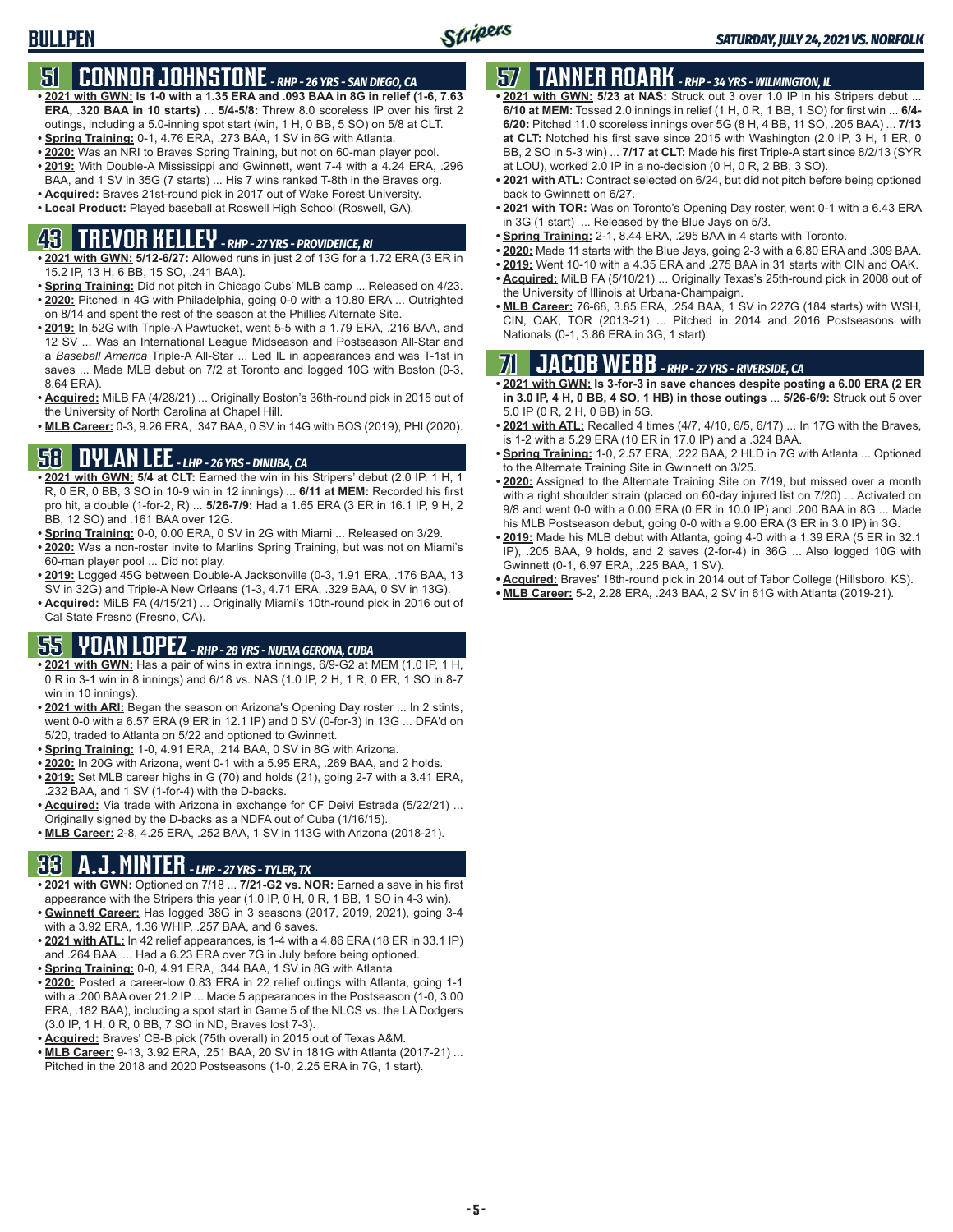#### Stripers **OFFENSE** *SATURDAY, JULY 24, 2021 VS. NORFOLK TOTAL:* .251, 92 HR, .773 OPS *RISP:* .274, 28 HR, .840 OPS *RUNS/INNING: 1 2 3 4 5 6 7 8 9 X TOT Vs. LHP:* .251, 37 HR, .792 OPS *RISP/2O:* .258, 14 HR, .810 OPS **Stripers:** 58 33 34 40 42 36 46 43 31 11 374 *Vs. RHP:* .251, 55 HR, .762 OPS *LOADED:* **Opponents:** 45 40 40 33 23 42 33 24 18 12 310

|                |                          |                |                          |                          |                          |                |                | <b>HOME RUNS</b>       |                                              |                | <b>MULTI-GAMES</b>       |                |
|----------------|--------------------------|----------------|--------------------------|--------------------------|--------------------------|----------------|----------------|------------------------|----------------------------------------------|----------------|--------------------------|----------------|
| Player         | 1 <sub>R</sub>           | 2R             | 3R                       | <b>GS</b>                | Tot.                     |                |                | Off LH Off RH Team W-L | Last HR with Gwinnett (Regular Season)       | Hit            | <b>RBI</b>               | <b>HR</b>      |
| <b>Almonte</b> |                          |                | $\overline{\phantom{a}}$ |                          | 3                        |                |                | $3-0$                  | 5/30/21 vs. MEM, 1R (RH Connor Jones)        | 8              | 5                        |                |
| Arcia          | 10                       | 3              | $\sim$                   | $\overline{\phantom{a}}$ | 13                       | 6              | 7              | $7 - 4$                | 7/3/21 at DUR, 1R/Leadoff (RH Shane Baz)     | 16             | 8                        | 1              |
| Brugman        |                          |                |                          |                          |                          |                |                | $0 - 0$                |                                              |                |                          |                |
| Camargo        | 4                        | 3              |                          |                          | 8                        | 4              | 4              | $4 - 3$                | 7/18/21 at CLT, 2R (LH Jace Fry)             | 18             | 6                        | $\overline{A}$ |
| Casteel        |                          | 2              | $\overline{\phantom{a}}$ |                          | 3                        | $\overline{2}$ |                | $2 - 1$                | 6/24/21 at NOR. GS (LH Zac Lowther)          | 5              | 5                        |                |
| Contreras      | 4                        |                |                          |                          | 6                        |                | 5              | $6 - 0$                | 7/23/21 vs. NOR, 3R (RH Mickey Jannis)       | 5              | 4                        | ٠.             |
| Demeritte      | 6                        | 2              |                          | $\overline{2}$           | 10                       | 5              | 5              | $9 - 1$                | 7/23/21 vs. NOR, GS (LH Fernando Abad)       | 9              | $\overline{7}$           |                |
| Ervin          | 3                        | $\overline{2}$ |                          |                          | 6                        |                | $\overline{2}$ | $4 - 2$                | 7/14/21 at CLT, 1R (LH Hunter Schryver)      | 5              | $\overline{7}$           |                |
| Goins          |                          |                | $\overline{\phantom{a}}$ | ٠                        | $\overline{2}$           |                |                | $1 - 1$                | 7/4/21 at DUR, 2R (RH Joe Ryan)              | 12             | 6                        |                |
| Gore           |                          |                |                          |                          |                          |                |                | $0 - 0$                |                                              | 3              | ۰                        |                |
| Heredia        | $\overline{\phantom{0}}$ | ÷              | $\overline{\phantom{a}}$ | ٠                        | $\overline{\phantom{a}}$ |                | $\sim$         | $0 - 0$                | ---                                          | ٠              | $\overline{\phantom{a}}$ | $\sim$         |
| Inciarte       |                          |                |                          |                          |                          |                |                | $0 - 0$                |                                              |                |                          |                |
| Jackson        | 3                        | 3              |                          | $\overline{2}$           | 9                        | 6              | 3              | $5 - 1$                | 7/15/21 at CLT, GS (LH Nik Turley)           | 9              | 9                        | 2              |
| Kazmar Jr.     | 4                        | 2              |                          |                          | $\overline{ }$           | 2              | 5              | $4 - 3$                | 7/22/21 vs. NOR, 1R (RH Eric Hanhold)        | 6              | 5                        |                |
| Kipnis         | 2                        | $\overline{2}$ |                          | $\overline{\phantom{a}}$ | 5                        |                | 5              | $4 - 1$                | 7/14/21 at CLT, 1R (RH Ofreidy Gomez)        | 10             | $\overline{7}$           | ۰.             |
| Lucroy         |                          |                |                          | ۰                        | $\overline{2}$           |                | 2              | $1 - 1$                | 6/10/21 at MEM, 3R (RH Grant Black)          | 4              | 3                        |                |
| Martinez       |                          |                |                          |                          |                          |                |                | $0 - 0$                |                                              | $\overline{2}$ |                          |                |
| Morales        | ۰.                       |                |                          | ٠                        |                          |                |                | $1 - 0$                | 5/7/21 at CLT, 3R (RH Joe De Carlo)          |                |                          |                |
| Pache          | 4                        |                |                          |                          | 5                        | $\overline{2}$ | 3              | $3 - 1$                | 7/21/21-G2 vs. NOR, 1R (RH Claudio Custodio) | 8              | 5                        | 1              |
| Sanchez        |                          |                |                          |                          | $\overline{2}$           |                | $\overline{2}$ | $2 - 0$                | 7/22/21 vs. NOR, 1R (RH Eric Hanhold)        | $\overline{4}$ | $\overline{2}$           |                |
| Snider         | $\overline{2}$           |                |                          |                          | 3                        |                | 3              | $3-0$                  | 7/15/21 at CLT, 2R (RH Connor Sadzeck)       | 3              | $\overline{2}$           |                |
| Unroe          | $\overline{a}$           |                |                          |                          |                          |                |                | $0 - 0$                | 7/19/19 vs. ROC, 1R (RH Drew Hutchison)      | $\overline{a}$ | ٠                        |                |
| <b>Waters</b>  | 3                        | 2              | $\overline{2}$           |                          | 7                        | 4              | 3              | $3 - 3$                | 7/23/21 vs. NOR, 2R (RH Mickey Jannis)       | 16             | 6                        | 1              |
| Total:         | 50                       | 25             | 11                       | 6                        | 92                       |                |                |                        |                                              |                |                          |                |

| <b>HOME RUN VARIANTS</b>                                            |            |    |    |                |           |                                   |           |            |            |            |               |                     |                | <b>PINCH HITTERS</b> |                                        |              |                                        |            |
|---------------------------------------------------------------------|------------|----|----|----------------|-----------|-----------------------------------|-----------|------------|------------|------------|---------------|---------------------|----------------|----------------------|----------------------------------------|--------------|----------------------------------------|------------|
| Back-to-Back Homers (2x):                                           |            |    |    |                |           |                                   |           |            |            |            | <b>Plaver</b> | AVG.                | AB             | н                    | 2B                                     | 3B           | <b>HR</b>                              | <b>RBI</b> |
| Almonte (GS) / Snider, 5/7 at CLT (1st Inning)                      |            |    |    |                |           |                                   |           |            |            |            | Almonte       | 1.000               |                |                      | $\Omega$                               |              | 0                                      | 2          |
| Jackson (2R) / Contreras, 7/14 at CLT (1st Inning)                  |            |    |    |                |           |                                   |           |            |            |            | Arcia         | ---                 | $\Omega$       | $\Omega$             | $\Omega$                               | $\Omega$     | 0                                      | 0          |
|                                                                     |            |    |    |                |           |                                   |           |            |            |            | Casteel       | .150                | 20             | 3                    |                                        | $\Omega$     |                                        | 4          |
| Back-to-Back-to-Back Homers (1x):                                   |            |    |    |                |           |                                   |           |            |            |            | Demeritte     | .400                | 5              | $\overline{2}$       |                                        | $\mathbf{0}$ | $\overline{1}$                         | 1          |
| Arcia (2R) / Camargo / Demeritte, 5/8 at CLT (6th Inning)           |            |    |    |                |           |                                   |           |            |            |            | Ervin         | .286                | $\overline{7}$ | $\overline{2}$       | $\Omega$                               | $\Omega$     |                                        | 3          |
|                                                                     |            |    |    |                |           |                                   |           |            |            |            | Goins         | .000                | $\overline{2}$ | $\Omega$             | $\Omega$                               | $\Omega$     | 0                                      | 0          |
| Pinch-Hit Homers (3x):<br>Demeritte (1R), 5/12 vs. LOU (7th Inning) |            |    |    |                |           |                                   |           |            |            |            | Gore          | .200                | 5              |                      | $\Omega$                               | $\Omega$     | 0                                      | 0          |
| Casteel (2R), 6/3 vs. JAX (7th Inning)                              |            |    |    |                |           |                                   |           |            |            |            | Kazmar Jr.    | .000                | $\overline{7}$ | $\Omega$             | $\Omega$                               | $\Omega$     | $\mathbf 0$                            | 0          |
| Ervin (2R), 7/7 vs. NAS (6th Inning)                                |            |    |    |                |           |                                   |           |            |            |            | Lee           | .000                |                | $\Omega$             | $\Omega$                               | $\Omega$     | $\mathbf 0$                            | 0          |
|                                                                     |            |    |    |                |           |                                   |           |            |            |            | Lucrov        | .000                | 3              | $\overline{0}$       | $\Omega$                               | $\mathbf{0}$ | $\mathbf 0$                            | 0          |
| Leadoff (Game) Homers (3x):                                         |            |    |    |                |           |                                   |           |            |            |            | Morales       | .000                | $\overline{2}$ | $\Omega$             | $\Omega$                               | $\Omega$     | $\Omega$                               | 0          |
| Waters (2x), 5/19 at NAS, 7/22 vs. NOR                              |            |    |    |                |           |                                   |           |            |            |            | Pache         | ---                 | $\mathbf 0$    | $\Omega$             | $\Omega$                               | $\Omega$     | $\mathbf 0$                            | 0          |
| Arcia (1x), 7/3 at DUR                                              |            |    |    |                |           |                                   |           |            |            |            | Sanchez       | .000                | 6              | 0                    | $\Omega$                               | $\Omega$     | $\mathbf 0$                            | 0          |
|                                                                     |            |    |    |                |           |                                   |           |            |            |            | Snider        | .077                | 13             |                      | $\Omega$                               | $\Omega$     | $\Omega$                               | $\Omega$   |
| Walk-Off Homers (1x):                                               |            |    |    |                |           |                                   |           |            |            |            | Unroe         | .000                | $\overline{4}$ | $\Omega$             | $\Omega$                               | 0            | 0                                      | 0          |
| Arcia (Solo), 5/16 vs. LOU (9th Inning)                             |            |    |    |                |           |                                   |           |            |            |            | Totals:       | .132                | 76             | 10                   | $\overline{2}$                         | $\mathbf{0}$ | 3                                      | 10         |
|                                                                     |            |    |    |                |           |                                   |           |            |            |            |               |                     |                |                      |                                        |              |                                        |            |
|                                                                     |            |    |    |                |           | <b>STRIPERS BATTING BY MONTH</b>  |           |            |            |            |               |                     |                |                      | <b>HITTING STREAKS (10-PLUS GAMES)</b> |              |                                        |            |
|                                                                     | <b>AVG</b> | G  | 2B | 3B             | <b>HR</b> | <b>RBI</b>                        | <b>SB</b> | <b>OBP</b> | <b>SLG</b> | <b>OPS</b> | Player        | <b>Length/Dates</b> |                |                      |                                        | <b>Stats</b> |                                        |            |
| May:                                                                | .254       | 24 | 43 | 2              | 36        | 138                               | 24        | .366       | .445       | .811       | Arcia         | 13G (5/4-5/18)      |                |                      |                                        |              | .393 (22-56), 4 2B, 7 HR, 17 R, 12 RBI |            |
| June:                                                               | .227       | 25 | 36 | 3              | 21        | 88                                | 23        | .308       | .357       | .665       | Contreras     | 10G (7/10-Current)  |                |                      |                                        |              | .415 (17-41), 5 2B, 6 HR, 12 R, 18 RBI |            |
| July:                                                               | .275       | 21 | 45 | $\overline{2}$ | 35        | 126                               | 16        | .356       | .494       | .850       | Demeritte     | 10G (6/2-7/21)      |                |                      |                                        |              | .372 (16-43). 2 2B. 3 HR. 10 R. 8 RBI  |            |
| August:<br>September:                                               |            |    |    |                |           |                                   |           |            |            |            |               |                     |                |                      |                                        |              |                                        |            |
|                                                                     |            |    |    |                |           |                                   |           |            |            |            |               |                     |                |                      |                                        |              |                                        |            |
|                                                                     |            |    |    |                |           |                                   |           |            |            |            |               |                     |                |                      | <b>ON-BASE STREAKS (15-PLUS GAMES)</b> |              |                                        |            |
|                                                                     |            |    |    |                |           | <b>HITTER AWARDS &amp; HONORS</b> |           |            |            |            | Player        | <b>Length/Dates</b> |                |                      |                                        | <b>Stats</b> |                                        |            |

|               | <b>HITTER AWARDS &amp; HONORS</b>      |                          |
|---------------|----------------------------------------|--------------------------|
| <b>Player</b> | <b>Award/Date</b>                      | <b>Stats</b>             |
| Waters        | Sirius XM All-Star Futures Game (7/11) | Game: 1-1, BB            |
| Contreras     | AAA East Player of Week (7/13-18)      | .462, 3 2B, 3 HR, 12 RBI |

|         |                     | <b>ON-BASE STREAKS (15-PLUS GAMES)</b> |
|---------|---------------------|----------------------------------------|
| Player  | <b>Length/Dates</b> | <b>Stats</b>                           |
| Camargo | 18G (6/18-7/8)      | .303 (20-66), 6 2B, 2 HR, 7 RBI, 7 BB  |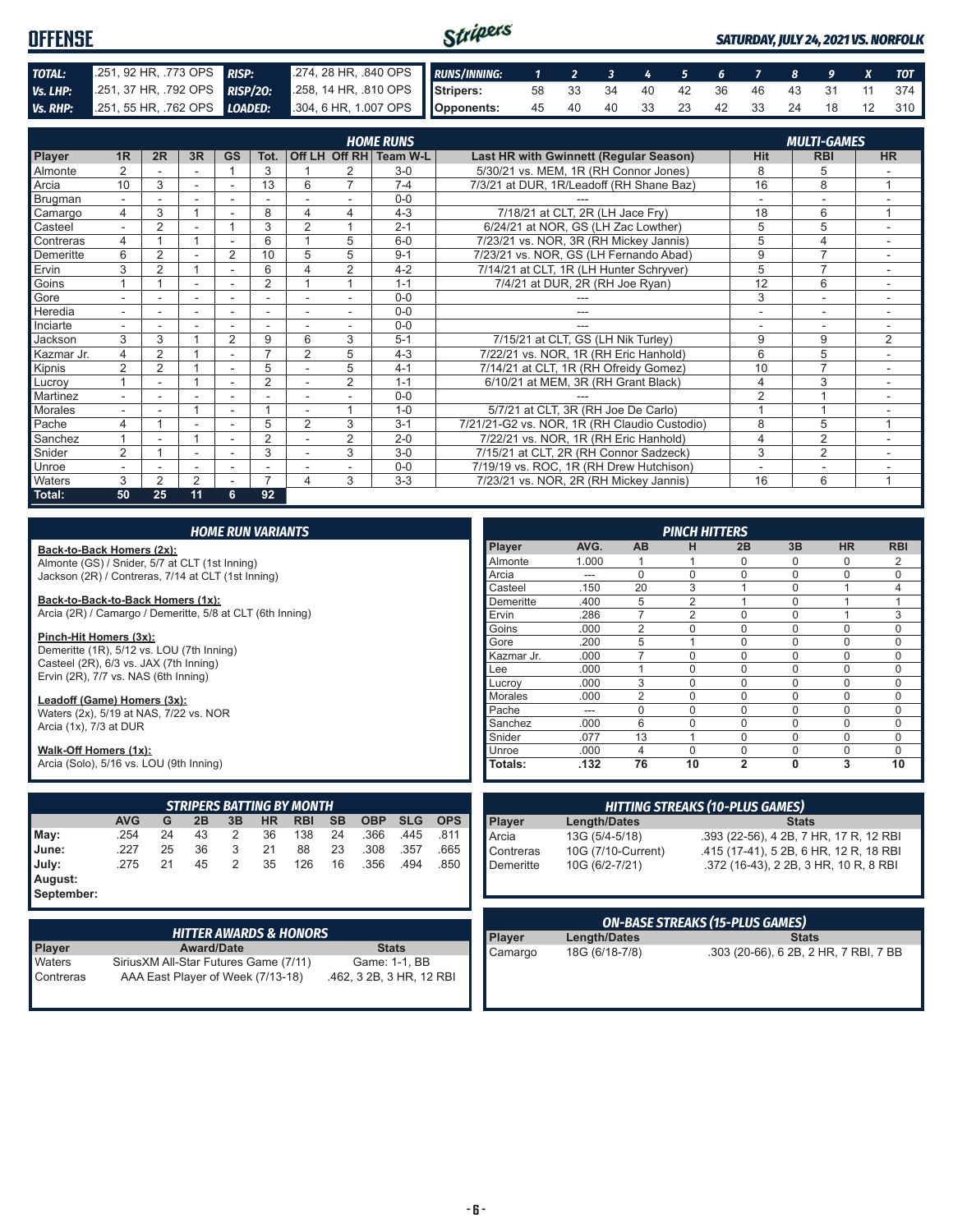# **BATTER BIOS**

# **17 JOHAN CAMARGO** *- INF - 27 YRS - PANAMA CITY, PANAMA*

*SEASON WITH GWN:*.323, 8 HR, 27 RBI, 0 SB, .935 OPS *HIT STREAK:* 2G (4-7) *7/23 vs. NOR:* 2-3, 2 R, RBI *SERIES:* .462 (6-13), RBI

- **• Leaderboard:** Entering 7/24, ranks among Triple-A East top 10 in OBP (2nd, .412), AVG (3rd, .323), R (3rd, 42), OPS (8th, .935), and H (T-8th, 63).
- **• 2021 with GWN: Ranks 2nd in batting in Triple-A East since 6/10, hitting .360 (45-for-125, 10 2B, 1 3B, 5 HR, 24 R, 17 RBI, .997 OPS)** ... **5/4-5/22:** Hit safely in each of his first 9G (.364, 2 2B, 3 HR, 13 R, 8 RBI) ... **5/8 at CLT:** Notched his first career multi-HR game (2-for-4, 2 HR, 2 RBI) ... **6/5 vs. JAX:** Started 5-4-3 triple play, Gwinnett's first since 5/28/19 at TOL ... **6/10 at MEM:** Homered for first time since 5/8 (2-run, #4) in 4-for-5, 2-RBI effort ... **6/18-7/8:** Posted a team-best 18G on-base streak (.303, 20-for-66, 6 2B, 2 HR, 9 R, 7 RBI, 7 BB, .387 OBP) ... **7/18 at CLT:** Hit a 2-out, 2-run HR (#8) in 9th for a 12-11 lead (GWN had trailed 11-3).
- **• Gwinnett Career:** Has hits in 81 of 107G (75.7%) since 2017, batting .335 (139 for-415, 30 2B, 2 3B, 17 HR, 75 R, 69 RBI, 1 SB, .942 OPS).
- **• 2021 with ATL:** In 6 stints with the Braves, batting .000 (0-for-16, 1 R) in 15G.
- **• Spring Training:** .186, 2 2B, 1 HR, 4 R, 3 RBI in 18G with Atlanta.
- **• 2020:** Made Braves' Opening Day roster and batted .200 (8 2B, 4 HR, 16 R, 9 RBI) in 35G ... Added to the NLCS roster in place of injured Adam Duvall prior to Game 2 and played in 4G (.250, 2-for-8, 1 2B, 1 RBI).
- **• Acquired:** NDFA (7/2/10) out of Panama City, Panama.
- **• MLB Career:** .257, 68 2B, 4 3B, 34 HR, 144 RBI, 2 SB in 364G with Atlanta (2017- 21) ... Played in 2018 and 2020 Postseasons (.087, 1 2B, 1 RBI in 8G).

## **9 RYAN CASTEEL** *- 1B/C - 30 YRS - CHATTANOOGA, TN*

*SEASON WITH GWN:*.239, 3 HR, 17 RBI, 0 SB, .721 OPS *HIT STREAK:* -1G (0-2) *7/23 vs. NOR:*DNP *SERIES:* .200 (1-5)

- **• 2021 with GWN: 5/15-5/18:** Had 6 RBI in 3G span, including 5/15 vs. LOU (1 for-2, GW 3-run 2B, 3 RBI) and 5/16 vs. LOU (1-for-3, HR, 2 RBI) ... **6/2 vs. JAX:** Notched pinch-hit 2-run 2B ... **6/3 vs. JAX:** Hit pinch-hit 2-run HR (#2) ... **6/24 at NOR:** Crushed game-winning grand slam (#3) in 6-2 victory (1-for-4, 4 RBI), his 2nd career slam (first since 7/20/13 with Adv-A Modesto).
- **• Spring Training:** Did not play in Atlanta's MLB camp.
- **• 2020:** Was not on the Braves' 60-man player pool ... Did not play.
- **• 2019:** Played 118G with Double-A Mississippi, batting .263 (21 2B, 2 3B, 21 HR, 73 RBI, .811 OPS) ... Ranked 2nd in the Southern League in homers and RBI, 3rd in slugging (.477) ... Was his 2nd career 20-homer season (hit 22 in 2013).
- **• Acquired:** MiLB FA (3/14/21) ... Originally Colorado's 17th-round pick in 2010 out of Cleveland State Community College (Cleveland, TN).

# **24 WILLIAM CONTRERAS** *- C - 23 YRS - PUERTO CABELLO, VZ*

*SEASON WITH GWN:*.391, 6 HR, 18 RBI, 0 SB, 1.342 OPS *HIT STREAK:* 10G (17-41) *7/23 vs. NOR:* 1-4, HR, 2 R, 3 RBI *SERIES:* .286 (3-11), 3 HR, 5 RBI

- **• 2021 with GWN: Enters play riding a 10G hitting streak (.415, 17-for-41), 3G homer streak (3), and 6G RBI streak (14 RBI)** ... Has hit safely in 11 of 12G during his Triple-A debut (.391, 18-for-46, 5 2B, 6 HR, 13 R, 18 RBI, 1.342 OPS) ... Named Triple-A East Player of the Week for 7/13-7/18 (.462, 12-for-26, 3 2B, 3 HR, 7 R, 12 RBI, 1.440 OPS).
- **• 2021 with ATL:** On the Braves' Opening Day roster ... Hit .204 (3 2B, 1 3B, 7 HR, 16 R, 21 RBI, .666 OPS) in 44G through 7/6 ... Optioned on 7/7.
- **• Spring Training:** .350, 3 2B, 1 HR, 5 R, 7 RBI in 17G with Atlanta.
- **• 2020:** Spent most of the year at the Alternate Training Site at Coolray Field ... Recalled by Atlanta for his MLB debut on 7/24 ... Hit .400 (4-for-10, 1 2B, 1 RBI) in 4G before being optioned on 7/29.
- **• Bloodlines:** Older brother is Chicago Cubs' C Willson Contreras.
- **• Acquired:** NDFA (2/1/15) out of Puerto Cabello, Venezuela.
- **• MLB Career:** .217, 4 2B, 1 3B, 7 HR, 22 RBI, 0 SB in 48G with Atlanta (2020-21).

## **12 TRAVIS DEMERITTE** *- OF - 26 YRS - NEW YORK, NY*

*SEASON WITH GWN:*.321, 10 HR, 27 RBI, 4 SB, 1.123 OPS *HIT STREAK:* 2G (2-7) *7/23 vs. NOR:*1-4, HR, 2 R, 4 RBI, SB *SERIES:* .231 (3-13), 2B, HR, 4 RBI, 2 SB

- **• 2021 with GWN: In 8G in July, batting .355 (11-for-31, 1 2B, 4 HR, 11 R, 12 RBI, 3 SB, 1.203 OPS)** ... **5/4 at CLT:** Tallied 5 RBI (3-for-6, HR) to set a GWN Opening Night record ... **6/2-7/21:** Posted a 10G hitting streak (.372, 16-for-43, 2 2B, 3 HR, 10 R, 8 RBI, 1 SB, 1.041 OPS) ... **6/10-7/10:** Was on the IL ... **7/18 at CLT:** Notched a season-high 4 hits (4-for-5, 3 R, 2 RBI, SB) ... **7/23 vs. NOR:** Hit his 2nd grand slam in a 6G span (1st since 7/17 at CLT, 5th career, 3rd with GWN). **• Gwinnett Career:** In 131G since 2019, batting .295 (132-for-448, 38 2B, 2 3B, 30
- HR, 97 R, 100 RBI, 8 SB, .988 OPS) with the Stripers. **• Spring Training:** .133, 0 HR, 3 RBI, 1 SB, .467 OPS in 14G with Atlanta ...
- Outrighted to Gwinnett on 2/21 and signed to a MiLB contract.
- **• 2020:** Hit .172 with 1 2B, 4 RBI in 18G with Detroit ... DFA'd on 2/5/21.
- **• 2019:** Made his Triple-A debut with Gwinnett and was an IL All-Star (.286, 20 HR, 73 RBI, .944 OPS in 96G) ... Has 1 of the 9 20-HR seasons in GWN history ... Traded to Detroit on 7/31, made his MLB debut (.225, 3 HR, 10 RBI in 48G).
- **• Acquired:** Off Waivers from Detroit (2/12/21) ... Originally Texas' 1st-round pick (30th overall) in 2013 out of Winder-Barrow High School (Winder, GA).
- **• MLB Career:** .217, 8 2B, 2 3B, 3 HR, 14 RBI, 3 SB with Detroit (2019-20).

# **18 PHILLIP ERVIN** *- OF - 28 YRS - MOBILE, AL*

*SEASON WITH GWN:*.196, 6 HR, 22 RBI, 8 SB, .675 OPS *HIT STREAK:* -1G (0-3) *7/23 vs. NOR:*DNP *SERIES:* .000 (0-3) **• 2021 with GWN: 6/2 vs. JAX:** Hit decisive 3-run HR (#1) and tallied season-high

- 4 RBI (1-for-4, R) ... **6/13 at MEM:** Belted game-tying 2-run HR (#2) with 2 outs in the 9th of an eventual 7-6 loss (1-for-3, 1 R, 2 RBI) ... **7/7 vs. NAS:** Clubbed game-tying 2-run pinch-hit HR (#5, 1-for-1, 2 RBI).
- **• Spring Training:** .276, 0 HR, 2 RBI, 1 SB, .647 OPS in 18G with Atlanta ... DFA'd on 3/28, outrighted to the Alternate Training Site on 4/3.
- **• 2020:** Between Cincinnati and Seattle, hit .149 with 3 2B, 4 RBI, 1 SB in 37G ... DFA'd by the Reds (8/28), Mariners (12/16), and Chicago Cubs (2/20/21).
- **• Acquired:** Off waivers from the Chicago Cubs (2/22/21) ... Originally Cincinnati's 1st-round pick (27th overall) in 2013 out of Samford University (Homewood, AL).
- **• MLB Career:** .247, 26 2B, 8 3B, 17 HR, 68 RBI, 15 SB in 237G with CIN, SEA (2017-20) ... Talled 7 of his 8 career triples in 2019 (ranked 7th in NL).

## **5 TERRANCE GORE** *- OF - 30 YRS - MACON, GA*

| <b>SEASON WITH GWN: .286, 0 HR, 0 RBI, 13 SB, .769 OPS</b> | <b>HIT STREAK:</b> $-2G(0-6)$ |
|------------------------------------------------------------|-------------------------------|
| $7/23$ vs. NOR: DNP                                        | <b>SERIES:</b> $--- (0-0)$    |

- **• Leaderboard:** Entering 7/24, ranks among Triple-A East top 10 in SB (T-7th, 13). **• 2021 with GWN:** Is 13-for-14 (92.9%) in stolen base attempts over 26G, has a pair of 2-steal games (5/18 at NAS, 6/18 vs. NAS) ... **6/9-G2 at MEM:** Stole 3rd and scored winning run in 8th inning of 3-1 victory ... **7/10 vs. NAS:** Notched seasonhigh 3 hits (3-for-3, 2B, R).
- **• Spring Training:** Did not play in Atlanta's MLB camp.
- **• 2020:** Logged 2G in his lone season with the Los Angeles Dodgers (0 PA).
- **• Acquired:** MiLB FA (2/18/21) ... Originally Kansas City's 20th-round pick in 2011 out of Gulf Coast Community College (Panama City, FL).
- **• MLB Career:** .224, 2 2B, 1 3B, 0 HR, 1 RBI, 40 SB in 102G with KC, CHC, LAD (2014-20) ... Played in the Postseason with KC (2014-15) and CHC (2018), going 0-for-2 with 3 R, 5 SB ... Won World Series with the Royals in 2015.

## **56 ALEX JACKSON** *- C - 25 YRS - SAN DIEGO, CA*

*SEASON WITH GWN:*.267, 9 HR, 32 RBI, 1 SB, .991 OPS *HIT STREAK:* 1G (2-3)

- *7/23 vs. NOR:*2-3, 2B, 2 R, 3 RBI *SERIES:* .250 (2-8), 2B, 3 RBI **• 2021 with GWN: Has 19 XBH (9 2B, 1 3B, 9 HR) in 24G since 5/27 (.290, 27-for-93, 19 R, 32 RBI, 1.067 OPS)** ... **5/27 vs. MEM:** Set career highs in HR (3) and RBI (7) in 4-for-4 effort ... **6/9-G1 at MEM:** Belted GW 3-run HR (#5) in 5-4 win ... **7/2 at DUR:** Notched 7th career multi-HR game with GWN (2-for-5, 2 HR, 3 RBI) . **7/17 at CLT:** Tied GWN's single-game doubles record (3-for-5, 3 3B, 4 RBI).
- **• Gwinnett Career:** Of his 119 career hits with the Stripers, 72 (60.5%) have gone for extra bases (29 2B, 3 3B, 40 HR) ... Has an .848 OPS in 147G.
- **• 2021 with Atlanta:** Made the Braves' Opening Day roster for the first time in his career ... Hit .043 (1-for-23, 2 R) in 10G ... Placed on the 10-day IL on 5/2 (strained left hamstring) ... Moved to the 60-day IL on 6/24 ... Assigned to rehab with GWN twice (on 5/21 and 6/30) ... Activated/optioned to GWN on 7/21.
- **• Spring Training:** .194, 2 2B, 2 HR, 8 RBI, .716 OPS in 14G with Atlanta.
- **• 2020:** Spent most of the year at the Alternate Training Site in Gwinnett ... In 5G with Atlanta, batted .286 (2-for-7, 1 2B).
- **• Acquired:** Via trade with Seattle in exchange for RHP Max Povse and RHP Rob Whalen (11/28/16) ... Originally the Mariners' 1st-round pick (6th overall) in 2014 out of Rancho Bernardo High School (San Diego, CA).
- **• MLB Career:** .070, 1 2B, 2 R, 0 RBI in 19G with Atlanta (2019-21).

# **4 SEAN KAZMAR JR.** *- INF - 36 YRS - VALDOSTA, GA*

*SEASON WITH GWN:*.213, 7 HR, 21 RBI, 2 SB, .677 OPS *HIT STREAK:* 4G (8-14)

- *7/23 vs. NOR:*3-4, 2B, R *SERIES:* .600 (6-10), 2B, HR, 2 RBI **• 2021 with GWN: 5/25 vs. MEM:** Lined a walk-off single in the 9th for a 2-1 win, his first career walk-off RBI with GWN ... **7/8-G1 vs. NAS:** Passed Joey Terdoslavich for 3rd on GWN career HR list (#42, 1-for-3, 2 RBI) ... **7/22 vs. NOR:** Passed Damon Hollins for 2nd on ATL Triple-A hits list (#649, 2-for-3, HR, 2 RBI).
- **• Gwinnett Career:** Batting .265 (652-for-2460, 134 2B, 12 3B, 44 HR, 296 R, 291 RBI, 25 SB) in 717G over 8 seasons ... Leads in career G, AB, H, TB (942), 2B, R, RBI ... Ranks 2nd in career 3B (12) ... Ranks 3rd in career HR (44).
- **• 600 Club:** His 652 hits are 2nd in Richmond/Gwinnett history (5 behind Larry Whisenton's record of 657) ... Is one of 5 in RICH/GWN history with 600 hits.
- **• 2021 with ATL:** Contract selected on 4/17, has spent 2 stints with Atlanta (4/17- 4/23, 5/4-5/7), going 0-for-2 ... Pinch hit on 4/17 at the Chicago Cubs, marking his first MLB appearance in 4,589 days since 9/23/08 with San Diego ... The last player with a bigger gap between MLB appearances was Ralph Winegarner (13 years, 14 days between 6/23/36 with CLE and 7/7/49 with STL).
- **• Spring Training:** .409, 3 HR, 9 RBI, 0 SB, 1.415 OPS in 25G with Atlanta.
- **• 2020:** Was an NRI to Braves Spring Training, but not on 60-man player pool.
- **• Acquired:** MiLB FA (12/7/20) ... Originally San Diego's 5th-round pick in 2004 out of the College of Southern Nevada.
- **• MLB Career:** .195, 1 2B, 0 3B, 0 HR, 2 RBI in 22G with San Diego (2008) and Atlanta (2021).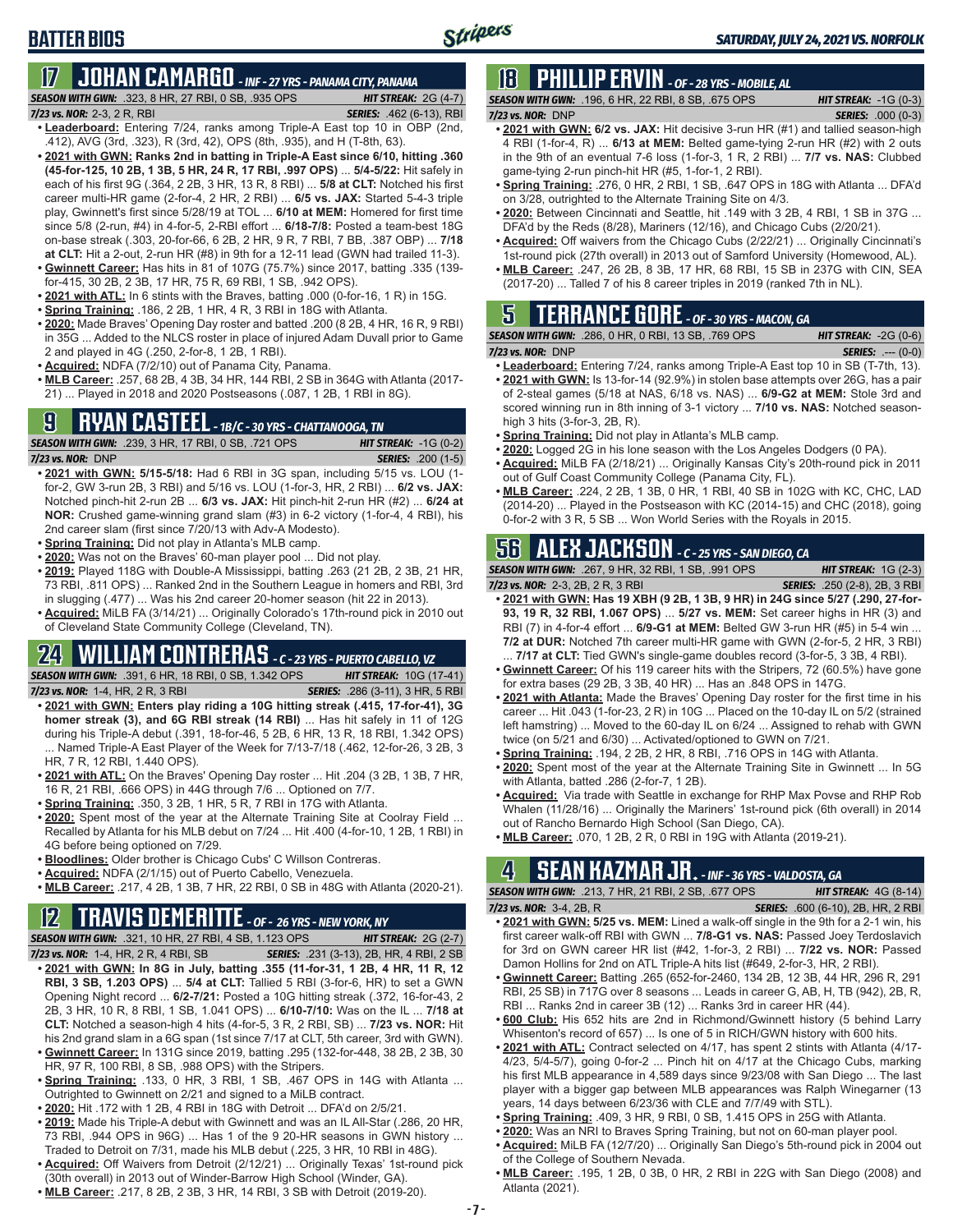## **BATTER BIOS**

# **22 JASON KIPNIS** *- INF - 34 YRS - NORTHBROOK, IL*

*SEASON WITH GWN:*.268, 5 HR, 19 RBI, 0 SB, .828 OPS *HIT STREAK:* -1G (0-1) *7/23 vs. NOR:*DNP *SERIES:* .--- (0-0)

- **• 2021 with GWN: Has 5 multi-hit efforts in 10G since 7/6, batting .341 (14-for-41, 3 2B, 1 3B, 2 HR, 8 R, 10 RBI)** ... **5/28 vs. MEM:** Belted decisive 3-run HR (#1, 2-for-3, 3 RBI) ... **6/16 at NAS:** Hit game-winning HR (#2), a 2-run shot (2-for-4,, 2 RBI) ... **7/14 at CLT:** Fell a triple shy of the cycle (3-for-5, 2B, HR, 3 R, 2 RBI).
- **• Spring Training:** .241, 1 2B, 1 HR, 2 R, 3 RBI in 12G with Atlanta ... Released on 3/27, re-signed to MiLB deal on 3/29.
- **• 2020:** In his lone season with the Chicago Cubs, hit .237 (8 2B, 1 3B, 3 HR, 16 RBI, 1 SB) in 44G ... Played in 2G during the Postseason (0-for-3, 1 BB, 1 SO) ... Elected Free Agency on 10/28.
- **• Acquired:** MiLB FA (3/29/21) ... Originally Cleveland's 2nd-round pick in 2009 out of Arizona State University (Tempe, AZ).
- **• MLB Career:** .260, 260 2B, 24 3B, 126 HR, 545 RBI, 136 SB in 1,165G with CLE, CHC (2011-20) ... Was 2-time AL All-Star with the Indians (2013, 2015) ... Hit .192 (3 2B, 1 3B, 4 HR, 9 RBI) in 26G during the Postseason with CLE (2013, 2016-18) and CHC (2020).

### **20 JONATHAN MORALES** *- C - 26 YRS - ARROYO, PUERTO RICO*

*SEASON WITH GWN:*.138, 1 HR, 7 RBI, 0 SB, .352 OPS *HIT STREAK:* -1G (0-1)

*7/23 vs. NOR:*PH, 0-1 *SERIES:* .333 (2-6), 2B, RBI

- **• 2021 with GWN: 5/7 at CLT:** Tied his single-game career high with 5 RBI, going 2-for-6 with a 3-run HR (#1) in the 9th.
- **• Spring Training:** .250, 0 HR, 1 RBI, 0 SB, 1.200 OPS in 12G with Atlanta.
- **• 2020:** Spent entire year at Braves Alternate Site in Gwinnett (no MLB debut) ... Played for Caguas of the Puerto Rican Winter League (.394, 3 HR, 9 RBI in 13G), earning PWL Postseason All-Star honors.
- **• 2019:** Hit .240 (13 2B, 2 HR, 27 R, 25 RBI) in 80G between Double-A Mississippi and Gwinnett ... Logged 1 game during the IL Playoffs (0-for-1, BB).
- **• Acquired:** Braves' 25th-round pick in 2015 out of Miami-Dade Community College.

## **15 CRISTIAN PACHE** *- OF - 22 YRS - SANTO DOMINGO CENTRO, D.R.*

*SEASON WITH GWN:*.241, 5 HR, 20 RBI, 3 SB, .708 OPS *HIT STREAK:* 4G (4-14)

*7/23 vs. NOR:* 1-3, 3 R, RBI, SB *SERIES:* .286 (4-14), 2 HR, 5 RBI, SB

- **• MLB.com Prospect Ranks:** #1 (Braves Top 30), #10 (Top 100).
- **• 2021 with GWN: Hitting .306 (15-for-49, 1 2B, 3 HR, 12 R, 10 RBI, 2 SB) with 5 multi-hit efforts in his last 13G since 7/8** ... **5/29-6/1:** Assigned to rehab (right hamstring inflammation), played 1G before being activated/optioned on 6/2 ... **6/5 vs. JAX:** Went 3-for-6 with 2 2B, including game-tying 2-run 2B in 9th ... **6/10 at MEM:** Tallied his first career multi-HR game (3-for-5, 2 HR, 3 R, 4 RBI) ... **6/30 at DUR:** Notched last-AB GWRBI single in 9th for 2-1 win (2-for-3, 2B, RBI) ... **7/21 vs. NOR:** Homered in both games of a DH (#3-4, 2-for-6, 2 R, 2 RBI).
- **• 2021 with ATL:** On Atlanta's Opening Day roster for the first time ... Hit .111 (3 2B, 1 HR, 6 R, 4 RBI) in 22G ... Placed on IL twice, on 4/14 and 5/14 ... Was at the Alternate Training Site from 4/24-4/30.
- **• Spring Training:** .184, 2 2B, 1 3B, 4 R, 3 RBI, 2 SB in 17G with Atlanta.
- **• 2020:** Spent most of the year at the Alternate Training Site ... Made his MLB debut on 8/21 vs. Philadelphia (1-for-4) ... Played just 2G during regular season (.250) ... Also made MLB Postseason debut (.182, 1 2B, 1 HR, 4 R, 4 RBI in 12G).
- **• 2019:** Between Mississippi (104G) and Gwinnett (26G), hit .277 (36 2B, 9 3B, 12 HR, 63 R, 61 RBI, 8 SB, .802 OPS) in 130G ... Named a Southern League Postseason All-Star and MLB All-Star Futures Game participant.
- **• Acquired:** NDFA (7/4/15) out of Santo Domingo Centro, D.R.
- **• MLB Career:** .119, 3 2B, 0 3B, 1 HR, 4 RBI, 0 SB in 24G with Atlanta (2020-21).

#### **2 YOLMER SANCHEZ** *- INF - 29 YRS - MARACAY, VENEZUELA SEASON WITH GWN:*.179, 2 HR, 14 RBI, 4 SB, .536 OPS *HIT STREAK:* 2G (2-9)

- *7/23 vs. NOR:*1-5, R *SERIES:* .231 (3-13), HR, RBI
- **• 2021 with GWN: 5/7 at CLT:** Went 3-for-5 with 3 runs, 3 RBI and Gwinnett's first triple of the year ... **6/9-G2 at MEM:** Stole home plate as part of a double-steal with Drew Waters, scored tying run in 3-1 win (1-for-2, R, SB) ... **6/16 vs. NAS:** After going 30G without a homer, launched his 1st of the year (3-run, 1-for-2, 3 RBI).
- **• Spring Training:** .190, 0 XBH, 2 RBI, 1 SB, .451 OPS in 15G with Baltimore ... DFA'd on 3/27, released on 3/30.
- **• 2020:** Played 11G with the Chicago White Sox, batting .313 (3 2B, 1 HR, 1 RBI, 1.164 OPS) ... Made his MLB Postseason debut in the ALWCS (1G, no at-bat).
- **• Acquired:** MiLB FA (3/31/21) ... Originally a NDFA with Chi. White Sox (5/29/09).
- **• MLB Career:** .245, 113 2B, 24 3B, 32 HR, 215 RBI, 30 SB in 657G with the Chi. White Sox (2014-20) ... Won an AL Gold Glove in 2019 (.987 FPCT at 2B).

| <b>26 TRAVIS SNIDER</b> - OF/INF - 33 YRS - KIRKLAND, WA  |                                |
|-----------------------------------------------------------|--------------------------------|
| <b>SEASON WITH GWN: .179, 3 HR, 7 RBI, 1 SB, .638 OPS</b> | <b>HIT STREAK:</b> $-2G(0-6)$  |
| 7/23 vs. NOR: 0-4, SF, R, RBI                             | <b>SERIES:</b> .000 (0-4), RBI |

- **• 2021 with GWN: 5/5-5/9:** Drew 8 walks in his first 3G ... **6/18 vs. NAS:** Homered for the first time since 5/7 at CLT, a solo shot (#2) as part of 6-run comeback in 8-7 win (1-for-3, 2 RBI) ... **7/15 at CLT:** Blasted go-ahead 2-run HR (#3) in 8th of 11-10 win (1-for-4, 2 RBI).
- **• Spring Training:** Did not play in Atlanta's MLB camp.
- **• 2020:** Signed by Miami on 7/24 and reported to the Marlins' Alternate Training Site in Jupiter, FL, but was released on 8/27 and did not reach the Majors.
- **• 2019:** Played for Triple-A Reno in Arizona's system (.294, 22 2B, 4 3B, 11 HR, 41 RBI, 3 SB, .899 OPS in 93G).
- **• Acquired:** MiLB FA (2/26/21) ... Originally Toronto's 1st-round pick (14th overall) in 2006 out of Henry M. Jackson High School (Mill Creek, WA).
- **• MLB Career:** .244, 100 2B, 7 3B, 54 HR, 212 RBI, 22 SB in 630G with TOR, PIT, BAL (2008-15) ... Played for PIT in Postseason from 2013-15 (1-for-4 in 3G).

## **11 Drew WATERS** *- OF - 22 YRS - ATLANTA, GA*

| <b>SEASON WITH GWN:</b> .257, 7 HR, 26 RBI, 16 SB, .781 OPS | <b>HIT STREAK:</b> $3G(4-11)$                                                        |
|-------------------------------------------------------------|--------------------------------------------------------------------------------------|
| 7/23 vs. NOR: 2-4, HR, 3 R, 3 RBI                           | <b>SERIES:</b> .267 (4-15), 2B, 2 HR, 6 RBI                                          |
|                                                             | <b>A paderboard:</b> Entering 7/24 ranks among Triple-A East top 10 in SR (T-3rd 16) |

- **<u>• aderboard:</u>** Entering 7/24, ranks among Triple-A East top 10 in SB (T-3rd, 16), 2B (T-8th, 15), and R (T-8th, 40).
- **• MLB.com Prospect Ranks:** #2 (Braves Top 30), #25 (Top 100 Prospects).
- **• 2021 with GWN: Leads Triple-A East in XBH in July with 14 (.320, 24-for-75, 9 2B, 1 3B, 4 HR, 19 R, 16 RBI, 4 SB, 1.005 OPS)** ... **5/15-6/10:** Hit .316 (25-for-79, 4 2B, 3 HR, 16 R, 9 RBI, 6 SB, .906 OPS) in 21G ... **5/18 at NAS:** Recorded first career multi-HR game (3-for-5, 2 HR, 3 RBI) and became the first GWN player to homer from both sides of the plate since Mel Rojas Jr. (7/7/16 at CLT) ... **5/19 at NAS:** Fell a triple shy of the cycle in first 4-hit game at Triple-A (4-for-5, 2B, HR, 2 R, 2 RBI, 2 SB) ... **6/9-G2 at MEM:** Lined RBI single in 8th (2-for-3, R, RBI) for last-at-bat 3-1 win ... **7/2-7/18:** Posted 13G on-base streak (.357, 20-for-56, 8 2B, 1 3B, 2 HR, 14 R, 10 RBI, 4 SB).
- **• Futures Game:** Played for the NL Team in the 2021 SiriusXM All-Star Futures Game on 7/11 at Coors Field (1-for-1, BB) ... Was the 7th active Gwinnett player selected to the game (1st since RHP Touki Toussaint in 2018).
- **• Spring Training:** .500, 1 2B, 0 HR, 2 RBI, 1 SB in 4G with Atlanta.
- **• 2020:** Spent entire year at Braves Alternate Site in Gwinnett (no MLB debut).
- **• 2019:** Hit .309 (40 2B, 9 3B, 7 HR, 80 R, 52 RBI, 16 SB) in 134G with Double-A Mississippi and Gwinnett ... Won Southern League Batting Title (.319, best in MIS history) and Most Valuable Player (1st in MIS history) ... Ranked among MiLB top 5 in doubles (T-3rd, 40) and hits (5th, 163).
- **• Acquired:** Braves' 2nd-round pick in 2017 out of Etowah High School (Woodstock, GA) ... Named Gatorade Georgia Baseball Player of the Year in 2017.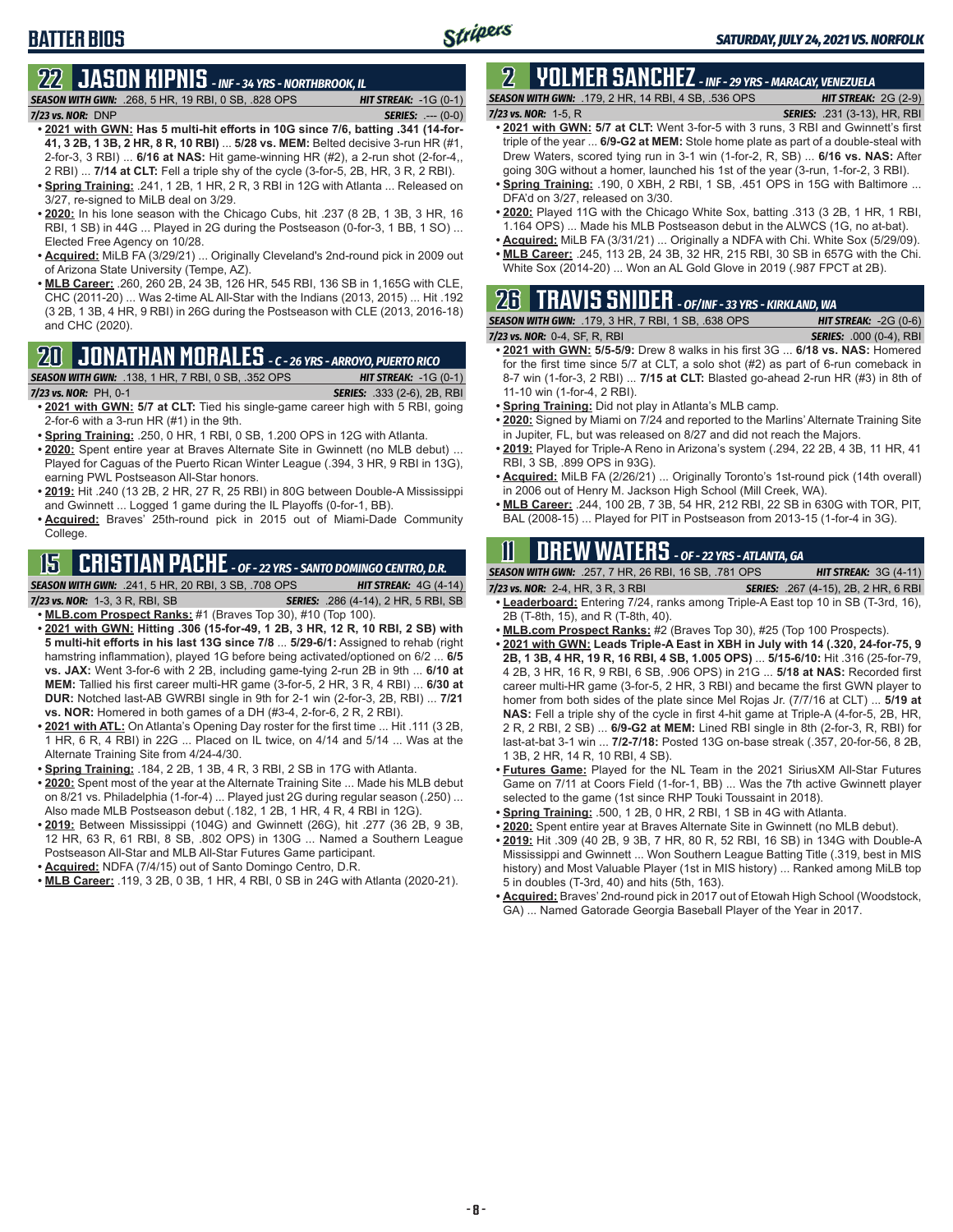### **SEASON SUMMARY**



**HITTING (GAME):**

### **TEAM HIGHS & LOWS**

| <b>OFFENSE:</b>  |  |
|------------------|--|
|                  |  |
|                  |  |
|                  |  |
|                  |  |
|                  |  |
|                  |  |
|                  |  |
|                  |  |
|                  |  |
|                  |  |
|                  |  |
|                  |  |
|                  |  |
|                  |  |
|                  |  |
|                  |  |
|                  |  |
| <b>PITCHING:</b> |  |
|                  |  |
|                  |  |
|                  |  |
|                  |  |
|                  |  |
|                  |  |
|                  |  |
|                  |  |

Most Hit Batsmen, Game ..........................................................3 (6/11 at Memphis) Most Wild Pitches, Game ............................................ 3 (4x, last: 7/15 at Charlotte)

Most Double Plays Turned, Game .............................. 3 (5x, last: 7/16 at Charlotte) Most Triple Plays Turned, Game .......................................... 1 (6/5 vs. Jacksonville) Most Errors, Game ..................................................................3 (5/15 vs. Louisville) Most Stolen Bases Allowed, Game ...............................................4 (7/4 at Durham) Most Caught Stealing, Game .....................................1 (12x, last: 7/9 vs. Nashville)

**TEAM MISCELLANEOUS**

### **INDIVIDUAL HIGHS & LOWS**

| <u>PITCHING (GAME):</u> |                                                                |
|-------------------------|----------------------------------------------------------------|
|                         |                                                                |
|                         |                                                                |
|                         |                                                                |
|                         |                                                                |
|                         |                                                                |
|                         |                                                                |
|                         |                                                                |
|                         |                                                                |
|                         |                                                                |
|                         |                                                                |
|                         | Home Runs (Start)3 (2x, last: J. Rodriguez, 7/18 at Charlotte) |
|                         |                                                                |
|                         |                                                                |

#### **DEFENSE (GAME):**

Low-Run 9.0 IP CG ..........................................................................................None

#### **STREAKS**

#### **OFFENSIVE (LONGEST IN 2021 ONLY):**

#### **PITCHING (LONGEST IN 2021 ONLY):**

### **LAST TIME IT HAPPENED (GWINNETT REGULAR-SEASON HISTORY)**

#### **TEAM OFFENSE:**

| <b>TEAM PITCHING:</b> |  |
|-----------------------|--|
|                       |  |
|                       |  |
|                       |  |
|                       |  |
|                       |  |
|                       |  |
|                       |  |
|                       |  |
|                       |  |

#### **TEAM DEFENSE:**

|  | Turn a Triple Play 6/5/21 vs. Jacksonville (Camargo-Kipnis-Snider) |  |
|--|--------------------------------------------------------------------|--|
|  |                                                                    |  |

## **TEAM MISCELLANEOUS:**<br>18-Run Margin of Victory....

| 21-Run Margin of Defeat…………………………………7/13/12 at Louisville (Lost 1-22) |  |  |
|-----------------------------------------------------------------------|--|--|

|                                  | Largest Blown Lead (Loss) 3 Runs (3x, last: 7/4 at Durham, 3-0, 4-5) |
|----------------------------------|----------------------------------------------------------------------|
|                                  |                                                                      |
|                                  | Longest Game, Time……………………………………………………4:26 (5/4 at Charlotte)        |
|                                  |                                                                      |
|                                  |                                                                      |
|                                  |                                                                      |
|                                  |                                                                      |
|                                  |                                                                      |
|                                  |                                                                      |
| Long Multi Came Scorologe Strook | $16$ Innings $(6/0 6/11)$                                            |

....... 3 Runs (3x, last: 7/4 at Durham, 3-0, 4-5) Longest Game, Innings .............................................................12 (5/4 at Charlotte) Longest Game, Time ..............................................................4:26 (5/4 at Charlotte) Largest Home Attendance .................................................. 5,454 (7/9 vs. Nashville) Largest Road Attendance .................................................10,716 (5/22 at Nashville) Longest Total Delay............................................................ 1:30 (7/11 vs. Nashville) Long Multi-Game Scoring Drought .........................................18 Innings (5/22-5/25) Long Multi-Game Scoreless Streak ..........................................16 Innings (6/9-6/11)

### **INDIVIDUAL OFFENSE:**

**DEFENSE:**

|                       | Homers, Both Sides of Plate  Drew Waters (5/18/21 at Nashville)            |
|-----------------------|----------------------------------------------------------------------------|
|                       |                                                                            |
|                       |                                                                            |
|                       | Back-to-Back-to-Back Homers  Arcia/Camargo/Demeritte (5/8/21 at Charlotte) |
|                       |                                                                            |
|                       |                                                                            |
|                       |                                                                            |
|                       |                                                                            |
|                       |                                                                            |
|                       |                                                                            |
|                       |                                                                            |
|                       |                                                                            |
|                       |                                                                            |
|                       |                                                                            |
|                       |                                                                            |
| INDIVIDITAL DITCHING. |                                                                            |

#### **INDIVIDUAL PITCHING:**

| 9.0-Inning No-Hitter (Solo)Todd Redmond (5/28/10 at Louisville)                |
|--------------------------------------------------------------------------------|
| 9.0-Inning No-Hitter (Comb.) Wooten/Marksberry/Ramirez (6/30/16 at Louisville) |
|                                                                                |
|                                                                                |
|                                                                                |
| 21 Consecutive Saves Converted Jairo Asencio (9/6/09-8/8/11)                   |
| 25.0-Inning Scoreless Streak Stephen Marek, 25.1 IP (6/6/10-8/2/10)            |